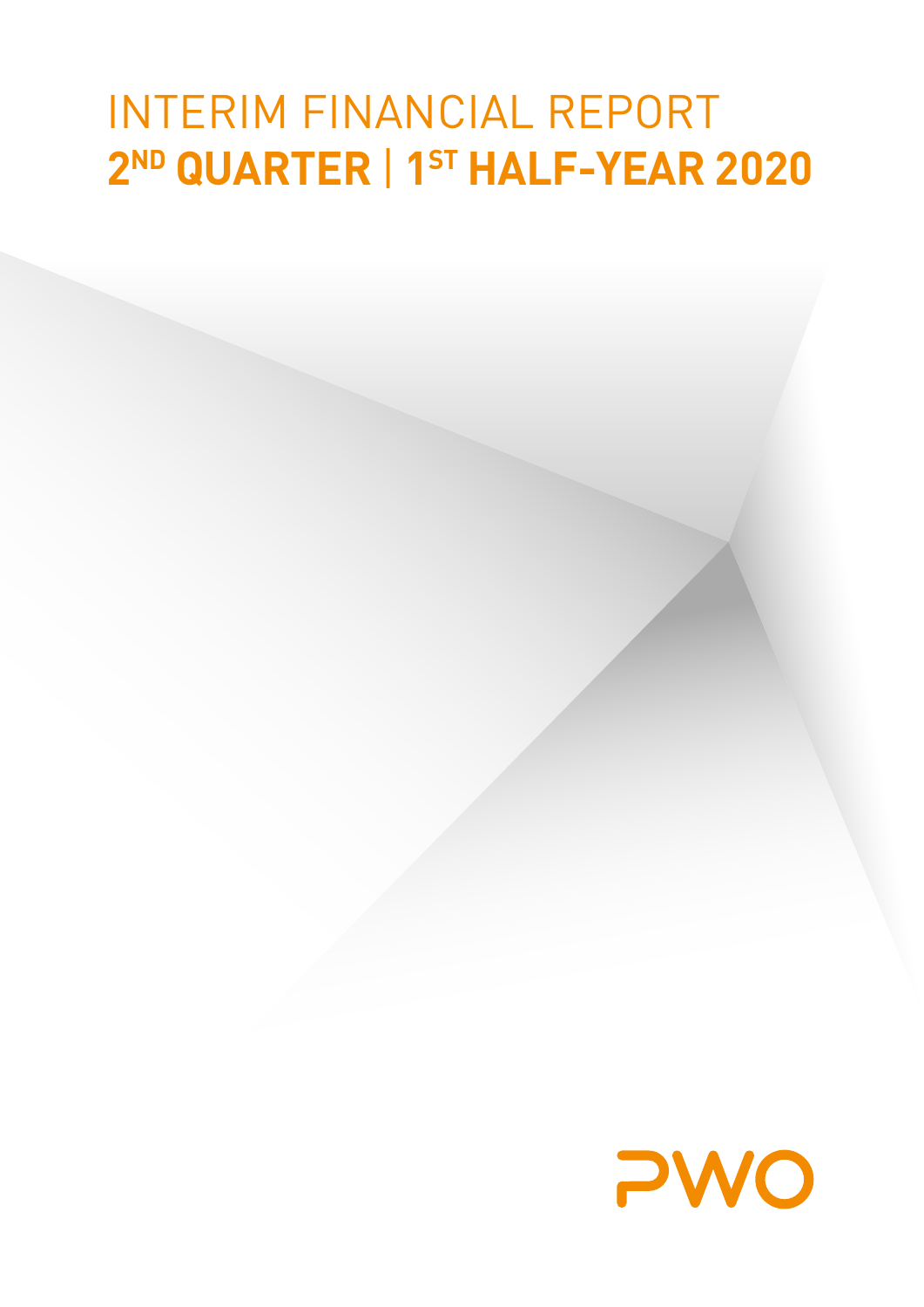## DEAR SHAREHOLDERS AND BUSINESS ASSOCIATES,

In the greatest economic slump of the post-war period, it is essential to focus on making the right decisions, being able to quickly reduce costs, and adjust capacities. We responded promptly and were therefore able to close the first half-year with a positive EBIT before currency effects. The structure of our balance sheet has remained essentially unchanged compared to the end of the previous fiscal year, with positive free cash flow in the second quarter and first six months of the year.

At the same time, the current crisis has again made it apparent of the varying degree of action that needs to be taken at our different locations. In the meantime, our international locations have been able to adjust to the new situation and, in some cases, the first positive signals of anticipated future business development are already starting to emerge. Our locations in China, in particular, have provided us with a very positive surprise in the second quarter. Even with the possibility of only muted overall economic growth in the future, we do not see any need to make fundamental changes to our structure internationally.

At our German site in Oberkirch, however, extensive measures had been necessary to ensure the location's lasting competitiveness, even before the start of the corona pandemic. The limited growth prospects at this location are met with an excessively high cost level. As a result, we have already begun to implement significant, ongoing reductions in material costs and process improvements. We are currently in intense discussion with our social partners to make the adjustments in staff costs that are now also necessary.

At present, we can only adjust capacity by implementing short-time work schedules and reducing our number of temporary employees. Compulsory redundancies will not be possible until the end of the supplementary collective agreement on December 31, 2020. Alongside these discussions, we are nevertheless preparing ourselves to be able to take action.

We are confident that with this resolute and structured approach, we will be able to successfully master the current challenges and steer the Group safely through the crisis.

Oberkirch, August 2020

The Management Board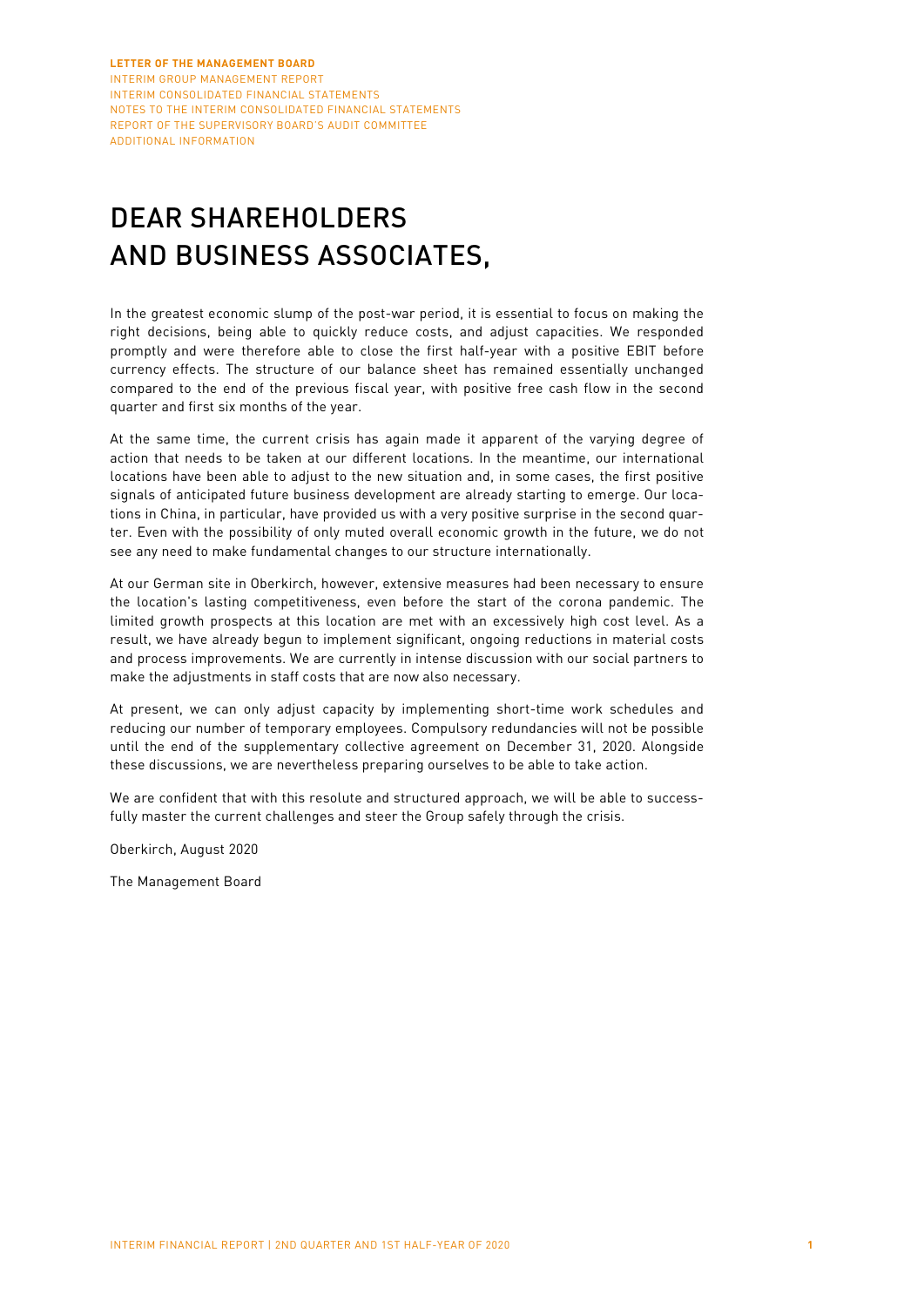NEW REGISTRATIONS/SALES OF PASSENGER VEHICLES IN UNITS (SOURCES: GERMAN ASSOCIATION OF THE AUTOMOTIVE INDUSTRY, GERMAN FEDERAL MOTOR TRANSPORT **AUTHORITY)** 

| Region                                 | 6M 2020   | Change vs<br>previous year [%] | 6M 2019   | Change vs<br>previous year (%) |
|----------------------------------------|-----------|--------------------------------|-----------|--------------------------------|
| Germany                                | 1,210,700 | $-34.5$                        | 1,849,000 | $+2.9$                         |
| Western Europe                         |           |                                |           |                                |
| $[EU14 + EFTA + UK]$                   | 4,594,489 | $-40.1$                        | 7,671,542 | $-3.5$                         |
| Europe (EU27 + EFTA + UK) <sup>1</sup> | 5,101,669 | $-39.5$                        | 8,427,639 | $-0.3$                         |
| Russia <sup>2</sup>                    | 636,000   | $-23.3$                        | 828,800   | $-2.4$                         |
| USA <sup>2</sup>                       | 6,429,000 | $-23.5$                        | 8,412,900 | $-1.9$                         |
| China                                  | 7,717,000 | $-22.5$                        | 9,932,900 | $-13.9$                        |

1 Excluding Malta | 2 Light vehicles

## BUSINESS ENVIRONMENT

### MACROECONOMIC ENVIRONMENT

The first quarter of 2020 witnessed an unprecedented global collapse of the economy resulting from measures taken by numerous countries to contain the corona pandemic ("lockdowns"). As some of the restrictions were eased in the second quarter, the first signs of a recovery began to emerge.

According to the ifo Institute, German companies in the retail and wholesale sectors had already indicated that their business situation in May was visibly better than in April. In June, the mood of German executives was lifted further when the ifo business climate index rose with the strongest increase ever measured to 86.2 after a level of 79.7. Expectations across all sectors had jumped significantly higher, and the German economy saw the light at the end of the tunnel again at the beginning of the second half of 2020.

According to the German Consumer Research Association (GfK), the opening of the economy and society in Germany is also turning the mood of consumers more positive. Both economic and income expectations, as well as the propensity to buy, have recently seen a noticeable increase.

For July 2020, the GfK is forecasting a consumer climate index of -9.6 points – nine points higher than in June.

Nevertheless, the GfK stresses that the situation remains difficult and fragile. In view of the record number of short-time workers and rising unemployment figures, uncertainty remains high. Germany is in a severe recession. Fear of job loss and loss of income remain a barrier to consumption.

### THE AUTOMOTIVE INDUSTRY

Due to the consequences of the corona pandemic and the measures taken to contain it, the first half of 2020 saw an unprecedented decline in sales on the international passenger car markets. The major sales regions of China, the USA and Europe (EU27 & EFTA & UK), sold a combined 7.5 million fewer passenger cars year-on-year, corresponding to a drop of 28 percent. In Japan, demand declined by one-fifth.

According to the German Association of the Automotive Industry (VDA), the European market was hit the hardest in the corona crisis. Europe sold 5.1 million units in the first half of 2020, resulting in 39 percent fewer new passenger cars registered than in the same period last year. The five largest European sales markets all recorded double-digit declines.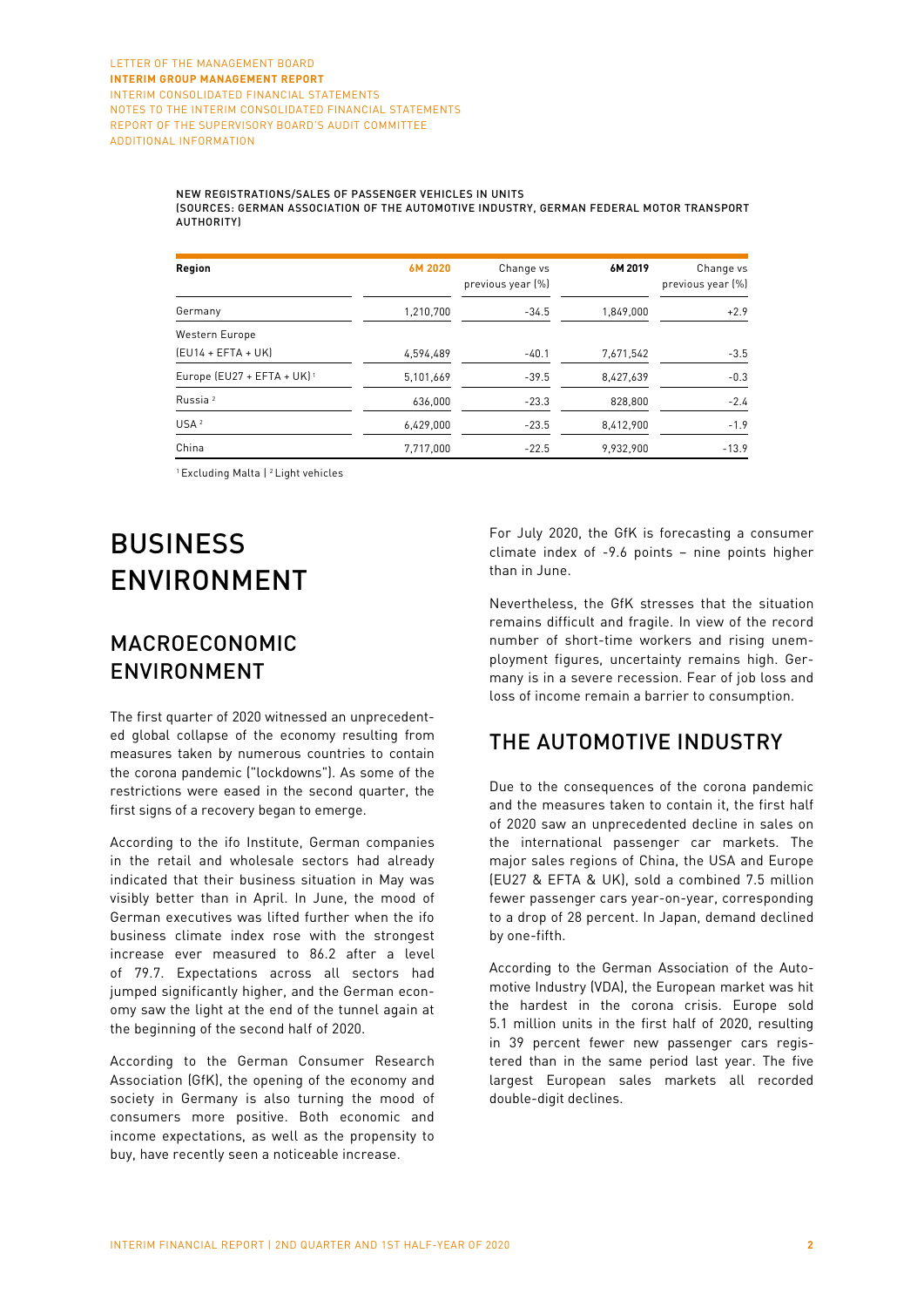#### SELECTED GROUP AND SEGMENT INFORMATION

| <b>EURK</b>                     |          |                                 |                      |        |                                 |         |
|---------------------------------|----------|---------------------------------|----------------------|--------|---------------------------------|---------|
| 1st Half-Year 2020              | Germany  | <b>Rest of</b><br><b>Europe</b> | <b>North America</b> | Asia   | <b>Consolidation</b><br>effects | Group   |
| Total revenue 1                 | 86,915   | 27,726                          | 34,404               | 17,316 | $-8,201$                        | 158,160 |
| Total output                    | 87,261   | 27,726                          | 34,404               | 17,316 | $-8,201$                        | 158,506 |
| EBIT before currency effects    | $-1,087$ | 967                             | $-1,513$             | 2,671  | 0                               | 1,038   |
| EBIT including currency effects | $-2,265$ | 962                             | $-1,368$             | 2,504  | 53                              | $-114$  |
| Investments                     | 1,810    | 590                             | 5,565                | 582    | 0                               | 8,547   |
| 1st Half-Year 2019              |          |                                 |                      |        |                                 |         |
| Total revenue 1,2               | 132,600  | 41,555                          | 54,061               | 21,087 | $-12,430$                       | 236,873 |
| Total output                    | 133,185  | 41,555                          | 54,061               | 21,088 | $-12,430$                       | 237,459 |
| EBIT before currency effects    | 3,081    | 3,792                           | 3,504                | 537    | -68                             | 10,846  |
| EBIT including currency effects | 1,984    | 3,758                           | 3,412                | 640    | $-13$                           | 9,781   |
| Investments                     | 8,117    | 4,259                           | 3,226                | 1,914  | 0                               | 17,516  |

<sup>1</sup> The column entitled "Group" represents external revenues.

2 Adjustments based on change in accounting (see section on inventories in the 2019 Annual Report, page 65).

At minus 35 percent, the drop in Germany was still the smallest. Exports and production fell by 40 percent. In France, sales fell by 39 percent. In Italy (-46 percent), the United Kingdom (-49 percent) and Spain (-51 percent), new registrations almost or even more than halved.

In the USA, the volume of light vehicles (passenger cars and light trucks) in the first half-year was down by almost a quarter (-23 percent) to 6.4 million new vehicles. The light truck segment – which now accounts for three quarters of the US market as a whole – saw sales decline "only" 18 percent, while the passenger car segment fell by more than 36 percent.

China's new car market closed the first half of 2020 with 7.7 million cars sold. This number is 2.2 million units, or 23 percent, lower than in the same period last year.

At 1.8 million units, Japan's passenger car market in the first half-year remained 20 percent below the previous year's level. In Russia, light vehicles were down by more than 23 percent by the end of June, with 636,000 new vehicles sold.

## RESULTS OF **OPERATIONS**

In the first half of 2020, revenue fell to EUR 158.2 million (p/y: EUR 236.9 million). As described in the Annual Report 2019, adjustments were made to individual items in the previous year due to changes in accounting. The following explanations refer to the adjusted figures only.

The decline in revenue in the first quarter was largely due to the subdued development this year that was already expected before the corona pandemic. In the second quarter, automobile production collapsed dramatically worldwide, while tool volumes invoiced in the six-month period last year were roughly twice as high as in the current fiscal year.

Nevertheless, we achieved positive EBIT before currency effects in the first half of 2020 as a result of our immediate and extensive cost reductions.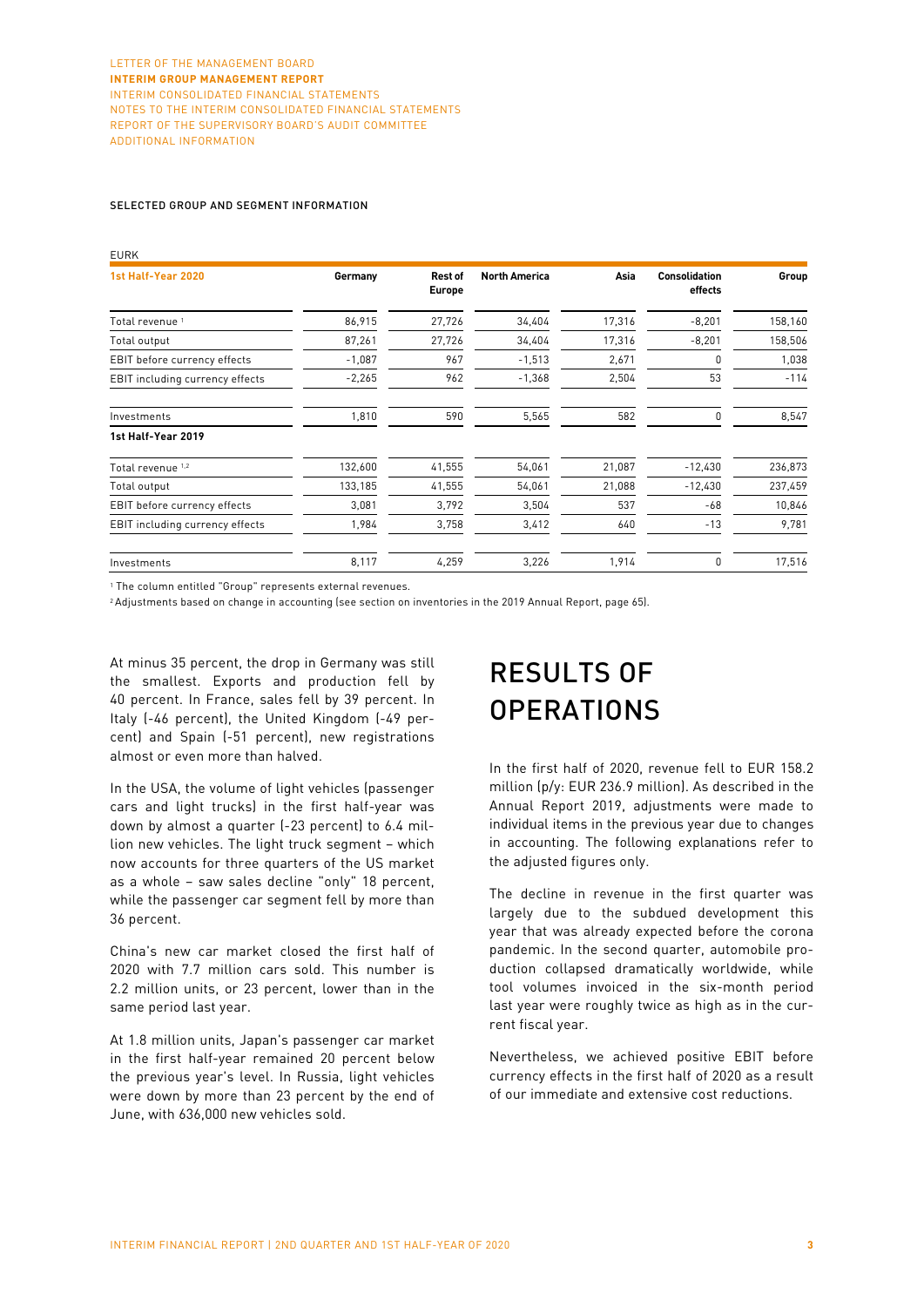We reduced other operating expenses excluding currency effects in the second quarter by almost half to EUR 4.9 million compared to the first quarter. In addition, extraordinary effects, which cannot be extrapolated for the full year, again had a positive impact, particularly in the Asia segment.

The cost of materials ratio remained unchanged in the reporting quarter as in the first half-year and was significantly lower compared to the prior year due to changes in tool purchases, which are largely external, as well as due to lower use of external services.

For the other line items, which have a higher fixed cost component, the expense ratios rose sharply in the second quarter. This also affected staff costs despite extensive adjustments, which are described in the section entitled "Segments".

EBIT including currency effects in the six-month period was slightly negative at EUR -0.1 million (p/y: EUR 9.8 million). In both reporting periods, earnings benefitted from a year-on-year drop in financing expenses.

Net income in the six-month period fell to EUR -2.9 million (p/y: EUR 4.5 million), and earnings per share declined to EUR -0.94 (p/y: EUR 1.42).

Net income in the second quarter amounted to EUR -6.2 million (p/y: EUR 1.2 million), and earnings per share equaled EUR -1.98 (p/y: EUR 0.40).

### **SEGMENTS**

The PWO Group is represented worldwide with five production locations and four assembly locations. As the latter are separate operating sites of the production locations, the explanations that follow refer to the five production locations and subsidiaries.

In explaining the results of the segments, we refer to EBIT before currency effects because this figure reflects the operating performance. With the exception of the China segment, all other segments recorded a decline in total revenue of around 60 percent in the reporting quarter versus the first quarter of 2020.

We made extensive use of short-time work schedules at our German site in Oberkirch and have temporarily closed the site completely. The EBIT in both the second quarter and the first half of 2020 was negative.

Short-time working will enable us to avoid compulsory redundancies in the months ahead. This keeps us in compliance with the existing supplementary collective agreement, which runs until December 31, 2020. Additionally, we have rapidly reduced our number of temporary employees.

We continue to hold intense discussions with our social partners regarding new, supplementary collective agreements to restore the Oberkirch site's long-term competitiveness.

The Czech site, which forms the Rest of Europe segment, also reported negative EBIT in the second quarter but still recorded a clearly positive EBIT result for the half-year period.

In Czechia, the public sector is supporting companies with only very limited wage subsidies. Consequently, we visibly reduced the number of employees at that location in the second quarter. Currently, this location appears to be stabilizing again, and we see no need to make any further adjustments in the remainder of this year.

The North America segment, which includes the sites in Canada and Mexico, reported negative EBIT in both reporting periods.

The Mexican location reported a particularly sharp decline in total revenue and EBIT in the second quarter, as a result of a production ban in April and May for all companies in the automotive sector. There is no government aid available to companies. Nevertheless, we made only a modest reduction in the number of employees that essentially consists of those with expiring temporary contracts, as we need the highly-trained staff for the upcoming startups and ramp-ups of new series productions.

Beyond the burdens caused by the corona pandemic, the Canadian location recorded a significant decline in business, as expected, as was already the case during the entire 2019 fiscal year. Furthermore, the lower tools sales already mentioned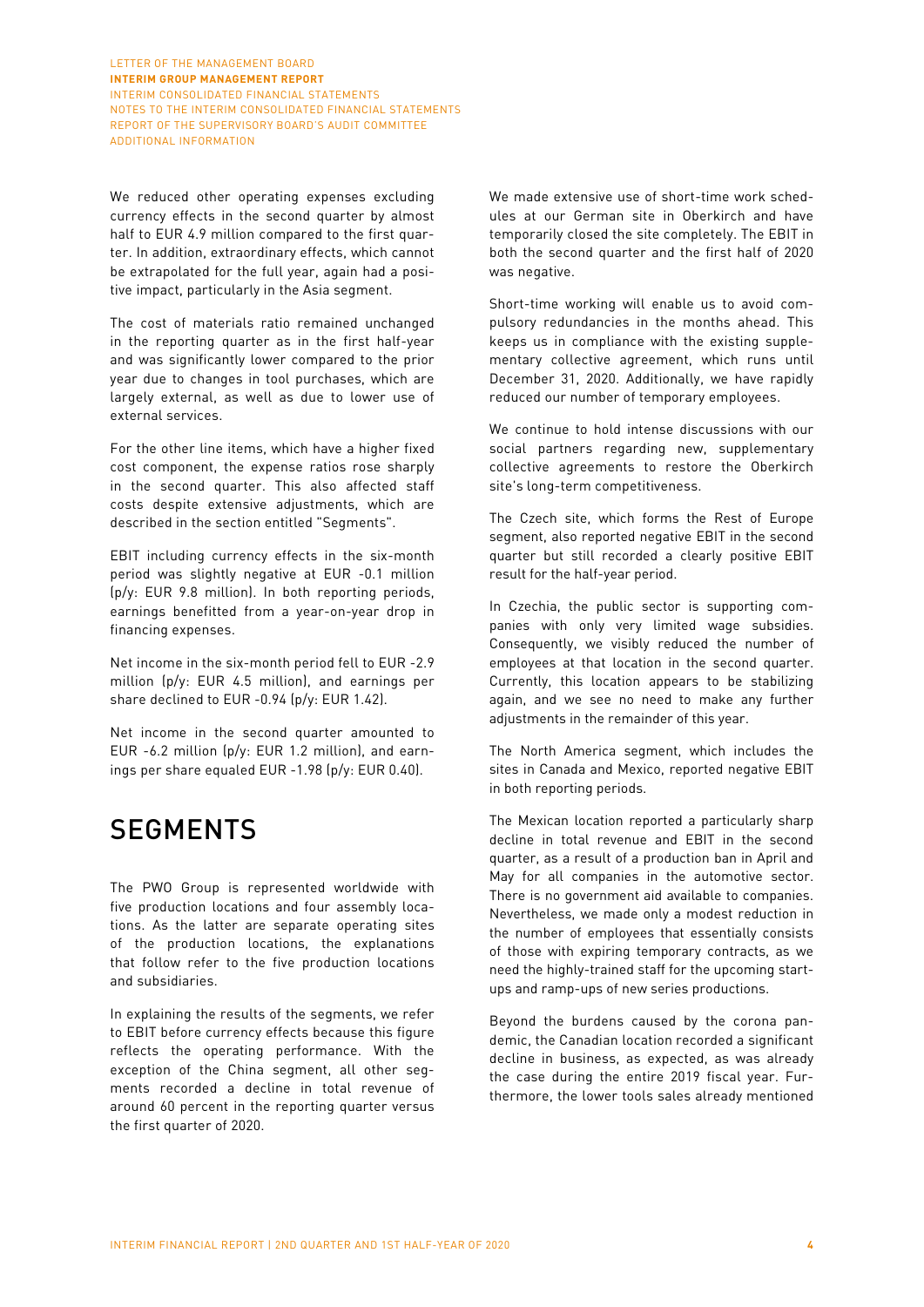affected this location to a large extent. With the planned start-up of new, large series orders, this location is expected to return to higher revenue volumes and better profitability.

In the first quarter, it was necessary to temporarily reduce the number of employees significantly. This was necessary for the employees to be eligible for state support under Canadian law. By the end of June, however, we had already been able to reinstate a significant number of them.

The Asia segment, which comprises our Chinese activities, was the most affected by the corona pandemic in the first quarter, as this was the regions where the pandemic first broke out. There was a positive impact on both total revenue and EBIT however from the invoicing of major tool orders in March. Despite these extraordinary effects, the Chinese location confirmed this level of total revenue in the second quarter and even significantly increased its EBIT. This performance gives us confidence in this location's future development. In China, the government assistance provided to companies essentially consists of the assumption of half of the employees' social security contributions.

## NET ASSETS AND FINANCIAL POSITION

The development of the balance sheet items was affected by the decline in business, our restriction of investments and our efforts to secure the Group's liquidity. Overall, the balance sheet structure has not changed significantly compared to December 31, 2019.

In preparing the financial statements, we viewed the corona pandemic as an event that may lead to an impairment of assets ("triggering event" according to IAS 36). We therefore subjected the companies to an impairment test, which reconfirmed the carrying amounts on the balance sheet.

Accordingly, non-current assets as of June 30, 2020 declined only slightly compared with the end of the previous fiscal year. The decline resulted from somewhat lower property, plant and equipment and a decrease in non-current contract assets.

Current contract assets also declined and, together with the decline in trade receivables, contributed to the decrease in current assets.

Total assets overall declined from EUR 391.6 million on December 31, 2019 to EUR 379.5 million as of the reporting date. This decline would have been even more pronounced if cash and cash equivalents had not had a reporting date-related rise from EUR 1.4 million to EUR 18.6 million.

We utilized the lower level of working capital on the balance sheet to reduce net debt from EUR 132.5 million to EUR 122.5 million. The credit lines committed at the end of the 2019 fiscal year continue to be available in full. We still have extensive unused credit lines available. To date, we have not applied for any loans from the various government support programs launched in the context of the corona pandemic.

Present financial liabilities mainly consist of a syndicated loan and a promissory note consisting of several tranches. The key financial figures (financial covenants) agreed in the context of these liabilities were met as of June 30, 2020, despite the deterioration in the Group's earnings position.

We have been in close and constructive exchange with our financing partners since the beginning of the economic crisis and will continue our discussions in light of the uncertainty surrounding future economic developments.

On the liabilities side of the balance sheet, the reduction in total equity and liabilities during the first half-year largely resulted from a decline in equity due to the net loss for the period reported for the first half-year, and the lower trade payables and other financial liabilities. The latter relates primarily to derivatives.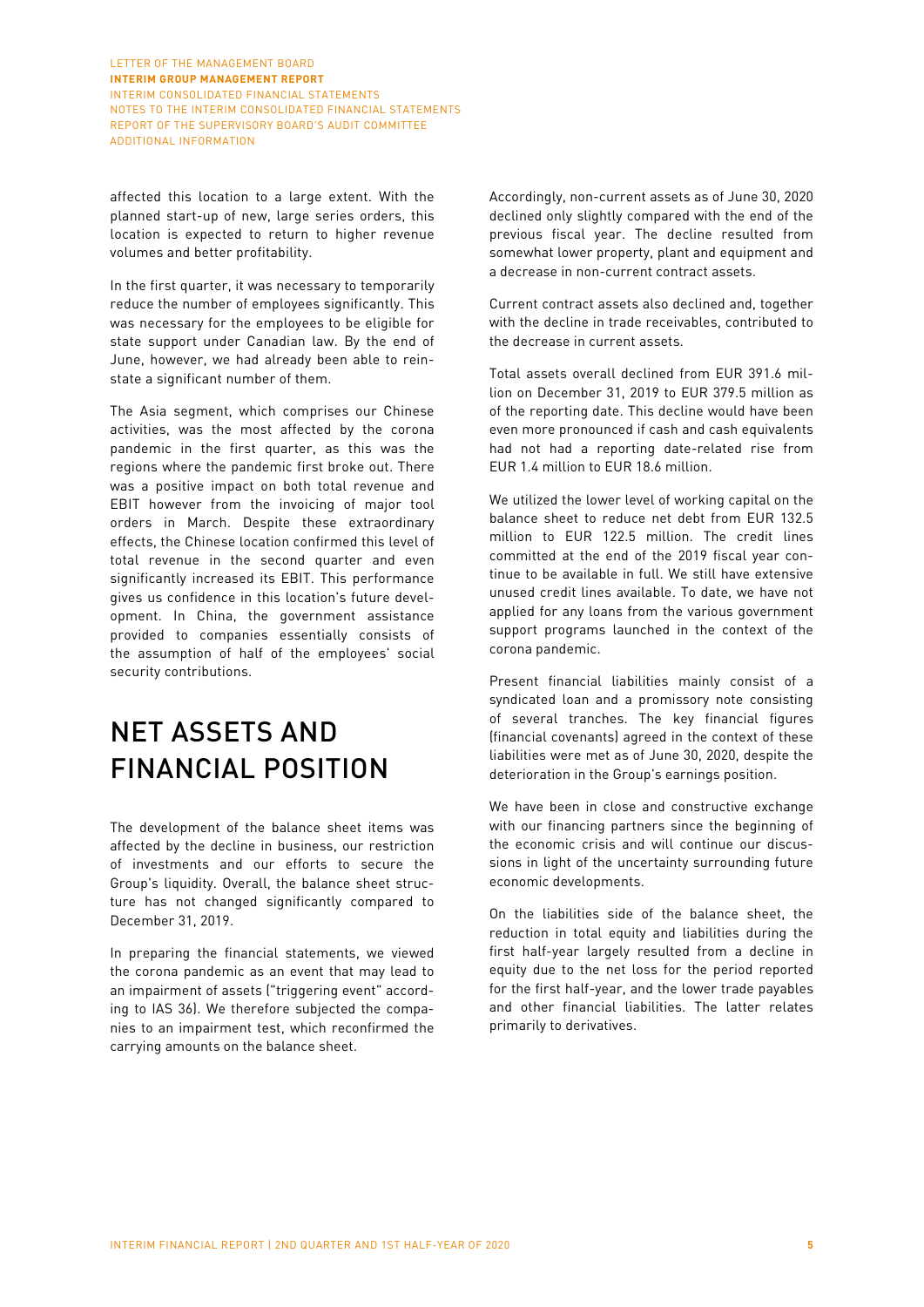

At 30.3 percent, the equity ratio was at the same level as of June 30, 2020 as on December 31, 2019 (30.1 percent).

Cash flow from operating activities in the first halfyear was down year-on-year to EUR 23.8 million (p/y: EUR 30.1 million).

This decline was mainly a result of the net loss for the period of EUR 2.9 million (p/y: net income of EUR 4.5 million). The burden on cash flow from the deterioration in net income thereby amounted to EUR 7.4 million compared to the first half of the prior year. The changes in the remaining line items largely offset one another.

The inflow of funds from changes in current and non-current assets was higher in the half-year reporting period than in the same period of the previous year. At the same time, however, the decline in current and non-current liabilities (excluding financial liabilities) was greater than in the prior year.

Other non-cash expenses offered relief to the cash flow statement of EUR 2.6 million, whereas in the previous year, there was a burden of EUR 5.1 million. Other non-cash expenses consist mainly of the effects of currencies, hedging and the change in pension liabilities.

Cash flow from operating activities was offset by a significantly lower level of cash flow from investing activities of EUR -8.1 million (p/y: EUR -16.3 million). The investments made during the reporting period are described below.

Free cash flow after interest paid and received amounted to EUR 12.4 million (p/y: EUR 10.8 million). Positive free cash flow was also generated in

the reporting quarter in the amount of EUR 3.3 million. The use of government options to defer taxes and duties supported this favorable development.

Cash and cash equivalents, including the net assumption of borrowings and lease liabilities of EUR 8.0 million, rose by EUR 20.4 million in the first half-year. In the previous year, borrowings and lease liabilities declined by a net EUR 0.7 million, and dividend payments equaled EUR 4.2 million. This led to a change in cash and cash equivalents of EUR 5.9 million.

### INVESTMENTS

As shown in the segment report, investments in the first half of the reporting year amounted to EUR 8.5 million (p/y: EUR 17.5 million). This decline reflects our efforts to limit capital expenditures and strengthen the balance sheet, which we had already planned for 2020 independently of the corona pandemic and have now increased significantly. At present, we are concentrating our investments exclusively on production-related projects, while the structural expansion of locations is now a lower priority.

With the exception of the sites in the North America segment, overall volumes were significantly lower than in the previous year.

A total of EUR 1.8 million (p/y: EUR 8.1 million) was invested in the German location, specifically in equipment for housing production as well as for control and warehouse technology. Investments of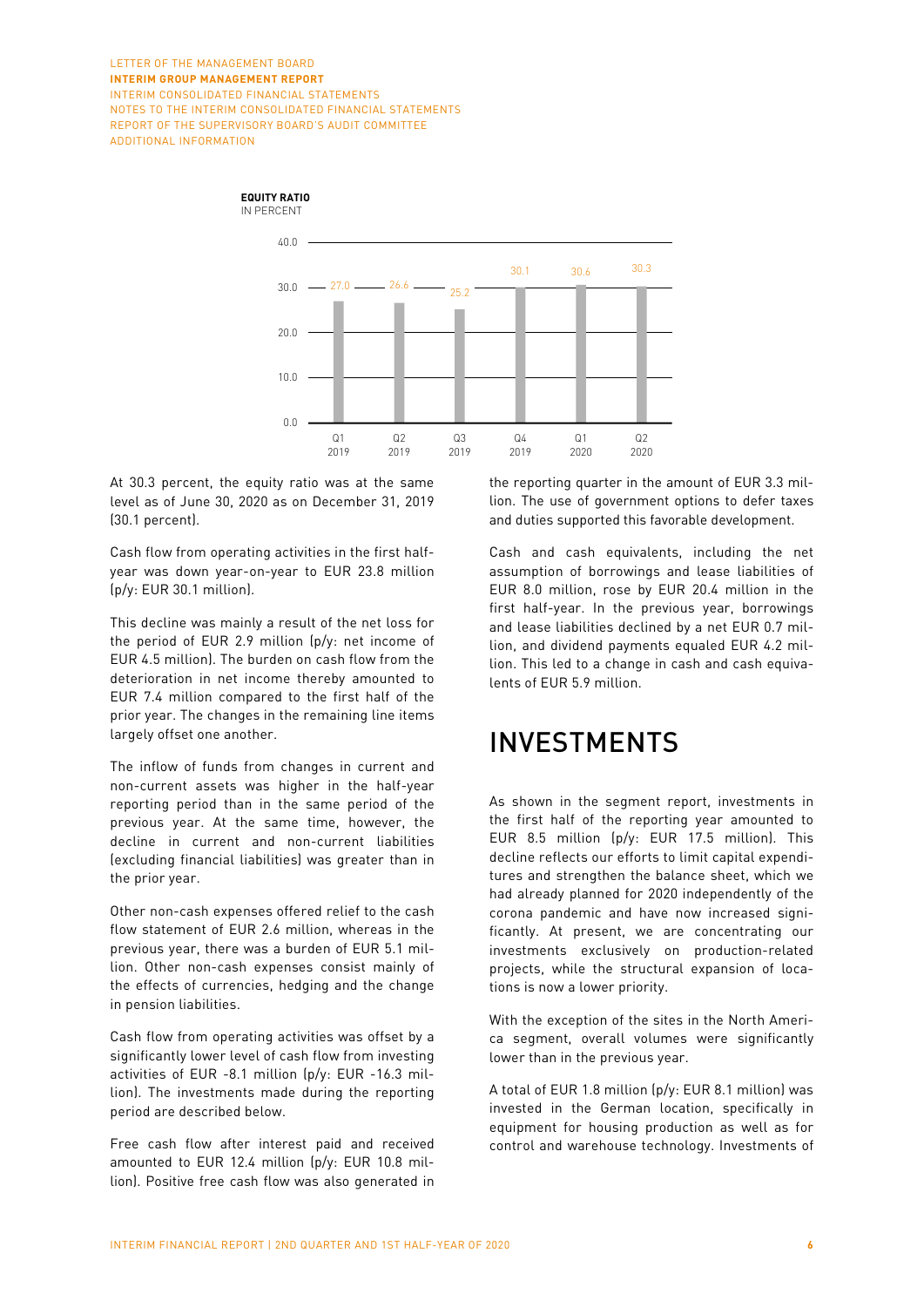

**NEW BUSINESS (LIFETIME VOLUME OF SERIES AND TOOL ORDERS)** IN EUR MILLION

EUR 0.6 million (p/y: EUR 1.9 million) were made in the locations in China and were used primarily for production equipment for instrument panel carriers. In the Rest of Europe segment, investments of EUR 0.6 million (p/y: EUR 4.3 million) were spread across various smaller items.

The North American locations, in contrast, are preparing for the coming start-ups and ramp-ups of the production of new instrument panel carriers. At EUR 5.6 million (p/y: EUR 3.2 million), investments in these locations were significantly higher than in the prior year. Additional production facilities are being set up in both countries, and additional forming presses are being added.

## NEW BUSINESS

New business in the second quarter of the current fiscal year was limited due to the corona pandemic. There were significant delays in the tenders. Despite this, our Chinese location was able to win a major order for the development and production of instrument panel carriers from a European automobile manufacturer.

Our total new business volume in the first six months of 2020 amounted to roughly EUR 160 million, including related tool volumes of a good EUR 10 million.

New orders will be manufactured primarily at the locations in Germany, China and Mexico. Larger volumes relate, among others, to chassis and steering components, electronic braking and air spring systems, as well as the aforementioned instrument panel carriers.

The production of our current new business is largely scheduled to start in fiscal 2022. The major order in the second quarter is scheduled to start in 2023. The lifetime of these series ranges from 5 to 8 years on average, which is typical for our business.

## REPORT ON RISKS AND OPPORTUNITIES

The opportunities and risks for the development of the PWO Group and its segments presented in the 2019 Annual Report remain valid.

The consequences of the corona pandemic continue to shape economic developments. In the meantime, efforts are being made to return to normality in all social and economic areas. Nevertheless, it is becoming increasingly clear that our new normality will look different from what we had before.

The International Monetary Fund (IMF) is also warning against excessive optimism. In its World Economic Outlook, updated in June, the IMF significantly lowered its economic expectations from April again and now, based on preliminary data for the second quarter, expects a global economic downturn of -4.9 percent versus previous expectation of -3.0 percent. A noticeable recovery of 5.4 percent in 2021 is expected, however, this is also slightly lower than previously expected.

The economic slump in the eurozone is even expected to reach a double-digit -10.2 percent in 2020. Countries such as France, Italy and Spain, in particular, are suffering the steepest declines,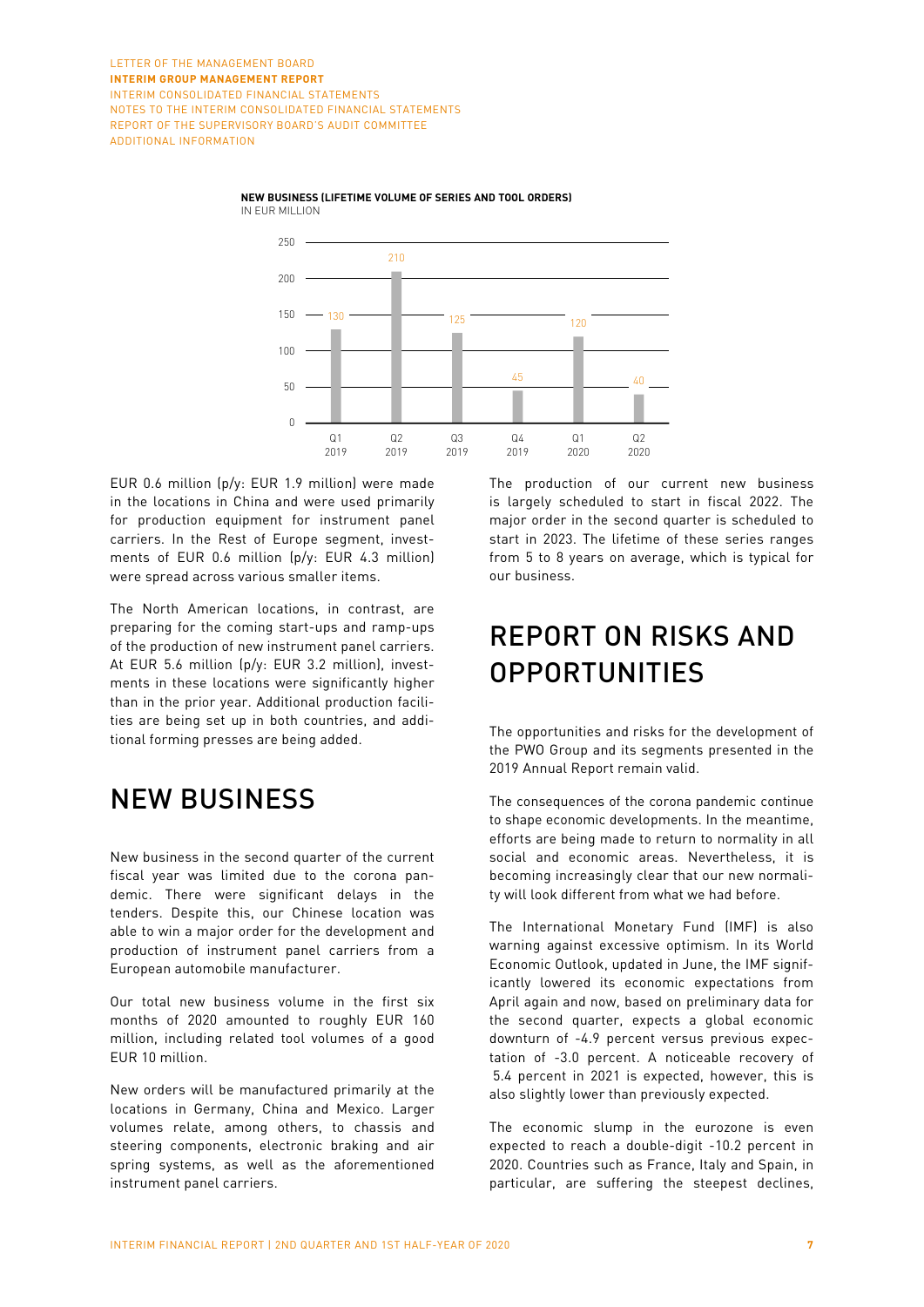each of more than -12 percent. For Germany, the IMF expects an economic decline of -7.8 percent. The IMF also clearly highlights that there is a high degree of risk inherent in its latest forecasts.

For the automotive industry, the VDA estimates that almost one-sixth fewer cars will be sold worldwide in 2020. The association expects a slight recovery in the second half of the year as indicated, for one, by the smaller year-on-year decline in the number of new orders received by German manufacturers in June versus May. Still, even a continued upward trend will not nearly be enough to compensate for the slump in the first half-year.

At -24 percent, the decline in Europe is expected to be particularly strong. The VDA expects registrations of new passenger cars in Germany to reach around 2.8 million for the year as a whole for a decline of -23 percent. The drop in the USA is expected to be somewhat less severe at -18 percent, as well as in China, with an estimated -10 percent.

For 2020 as a whole, the VDA expects domestic passenger car production to reach 3.5 million units (-25 percent). Here, too, a slow initial recovery is expected in the second half of the year. According to VDA forecasts, exports from Germany will fall by 27 percent in 2020.

These expectations are based on the assumption that it will be possible to further contain the corona pandemic in Europe and other parts of the world.

The range of medium-term expectations from economic researchers still varies widely, and some experts now believe it will take several years before the level of 2019 economic output is reached again. While these forecasts are subject to even greater uncertainty than those for the current year, it is already very clear that a V-shaped recovery following the severe slump cannot be expected.

These expectations need to be incorporated into our management of the business. We are currently planning our capacity for the next few years and reviewing staffing at our locations. Adjustments will be necessary, especially at our German location. In addition, the uncertainty of our mediumterm expectations presents risks to the recoverability of assets.

Forecasting future exchange rate developments are not part of our business projections. In addition, we enter into the appropriate hedging transactions to avoid currency risk.

The aim of hedging transactions is to safeguard the currency parities assumed upon the receipt of an order and, thereby, the expected contribution margins. We also essentially bear the risks associated with Group loans. As these are intercompany obligations commitments, we only hedge a portion of these loans.

## REPORT ON FORECASTS AND OUTLOOK

In light of the corona crisis, we issued an ad hoc notification on March 20, 2020 announcing that we were withdrawing our forecast published on February 25, 2020 for the current fiscal year.

As the continued course of the pandemic was unforeseeable at that time, it was not possible to adequately or reliably quantify the impact of the pandemic on the PWO Group. The Management Board therefore refrained from issuing a new forecast for the 2020 fiscal year.

Meanwhile, the incidence of infections is declining in our most important sales markets, with the exception of North America. Nevertheless, we are still unable to present a new forecast.

The indications we are receiving from customers as to the development they expect in the second half of the year continue to range widely. We therefore believe that there is still too much uncertainty as to whether the sales and production of the automotive manufacturers in 2020 will develop in line with the experts' current forecasts and to base reliable corporate planning on these expectations.

In addition, the discussions with our social partners, particularly with respect to new supplementary wage agreements to reduce staff costs at the Oberkirch site, are still ongoing. Only when we have concluded these discussions will we be able to determine the overall amount of savings that can be achieved.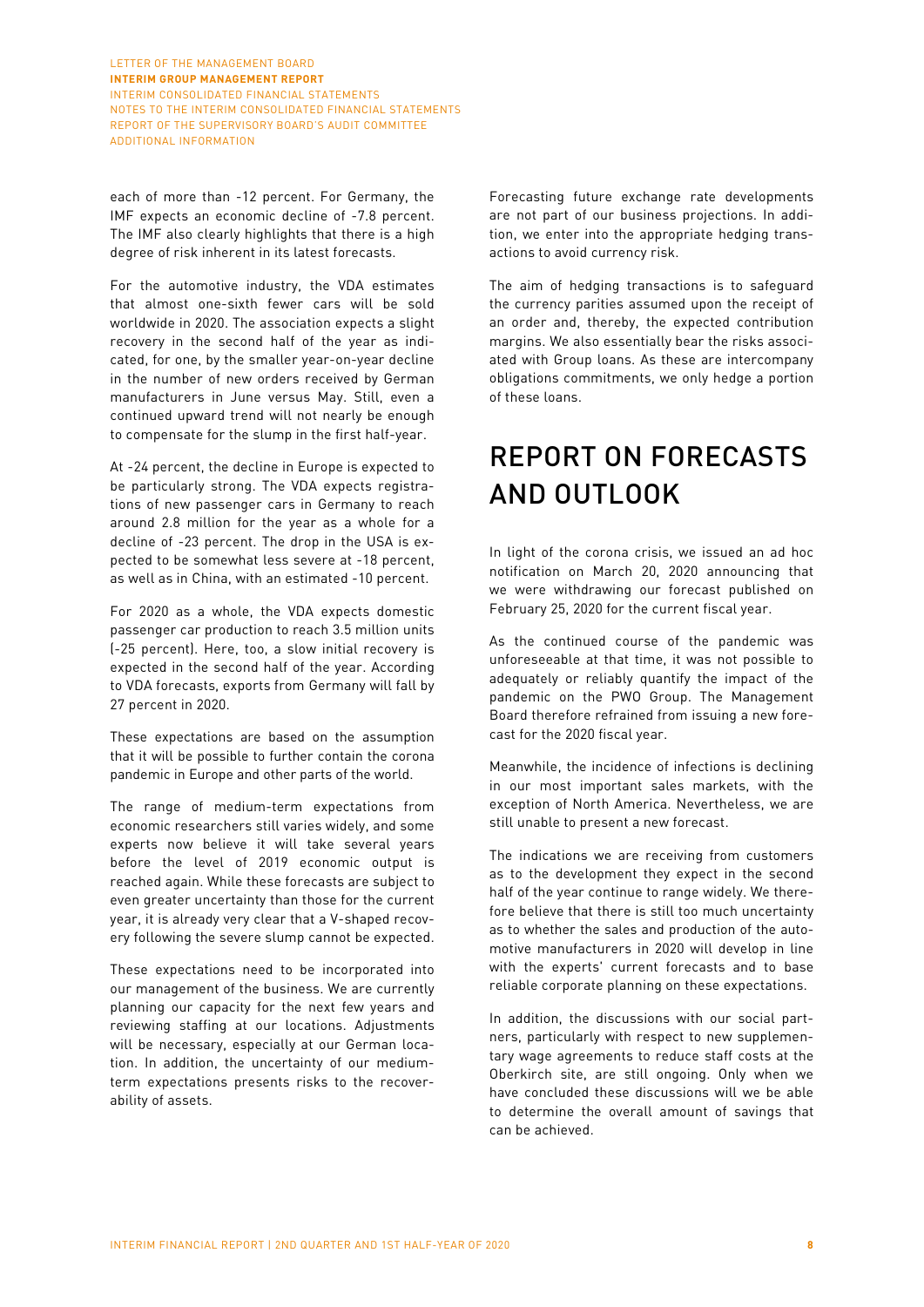## RESPONSIBILITY STATEMENT

"To the best of our knowledge, and in accordance with the applicable reporting principles for interim financial reporting, the interim consolidated financial statements give a true and fair view of the Group's net assets, financial position and results of operations, and the interim group management report provides a fair review of the development and performance of the business and the position of the Group together with a description of the principal opportunities and risks associated with the Group's expected development during the remainder of the financial year."

Oberkirch, July 20, 2020

The Management Board

Dr. Volker Simon (CEO) Bernd Bartmann Johannes Obrecht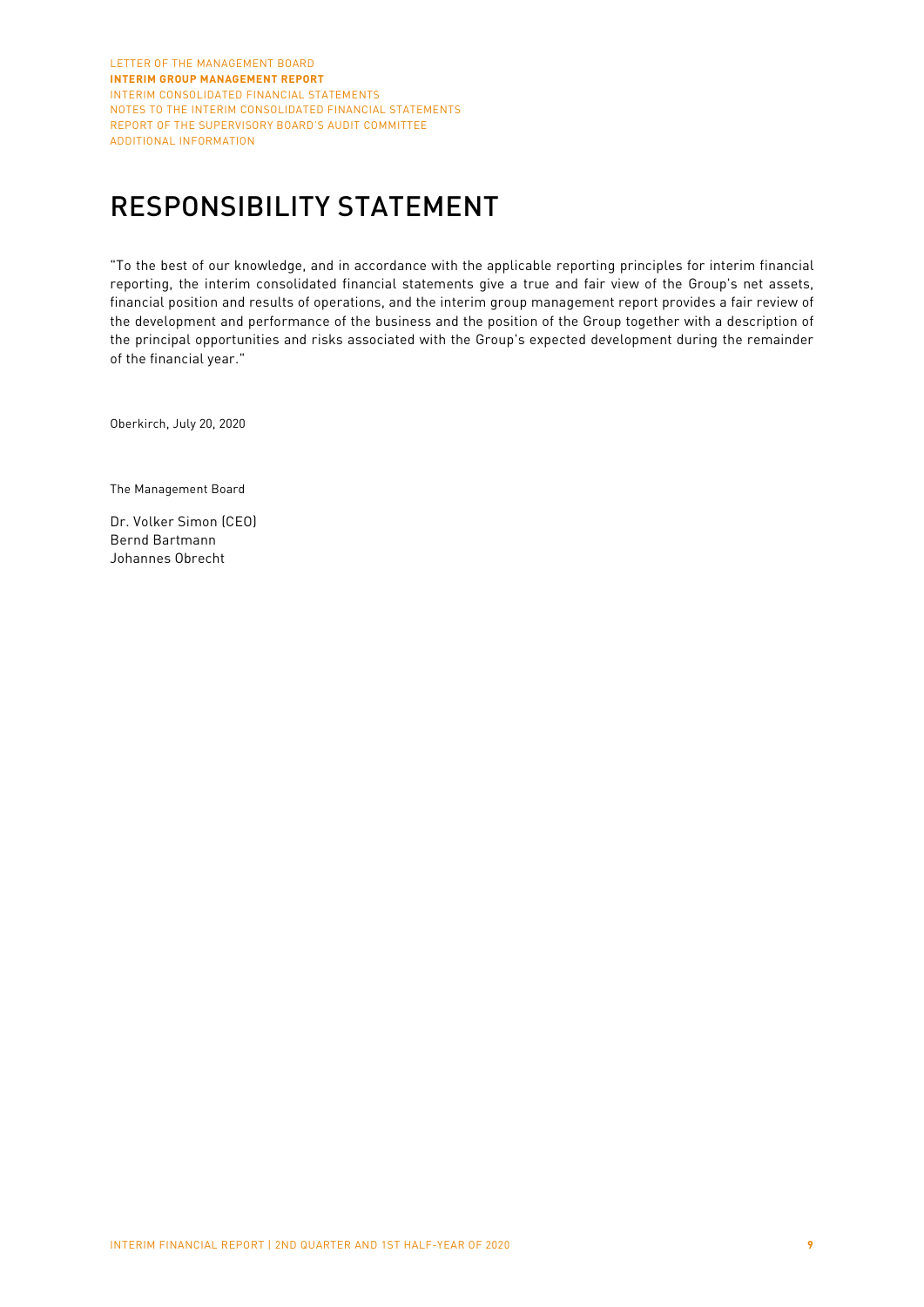## CONSOLIDATED INCOME STATEMENT

| <b>EURK</b>                       |          |         |         |         |
|-----------------------------------|----------|---------|---------|---------|
|                                   | Q2 2020  | % share | Q2 2019 | % share |
| Revenue <sup>1</sup>              | 49,548   | 99.8    | 113,450 | 99.8    |
| Own work capitalized <sup>1</sup> | 110      | 0.2     | 246     | 0.2     |
| <b>TOTAL OUTPUT</b>               | 49,658   | 100.0   | 113,696 | 100.0   |
| Other operating income            | 1,023    | 2.1     | 1,707   | 1.5     |
| Cost of materials                 | 25,474   | 51.3    | 62,130  | 54.6    |
| Staff costs                       | 20,123   | 40.5    | 31,518  | 27.7    |
| Depreciation and amortization     | 6,086    | 12.3    | 6,503   | 5.7     |
| Other operating expenses          | 5,014    | 10.1    | 11,357  | 10.0    |
| <b>EBIT</b>                       | $-6,016$ | $-12.1$ | 3,895   | 3.4     |
| Financial expenses                | 1,434    | 2.9     | 2,019   | 1.8     |
| <b>EBT</b>                        | $-7,450$ | $-15.0$ | 1,876   | 1.7     |
| Income taxes                      | $-1,278$ | $-2.6$  | 639     | 0.6     |
| <b>NET INCOME FOR THE PERIOD</b>  | $-6,172$ | $-12.4$ | 1,237   | 1.1     |
| Earnings per share in EUR         | $-1.98$  |         | 0.40    |         |

<sup>1</sup> Previous-year figures adjusted due to change in accounting (see section on inventories in the 2019 Annual Report, page 65).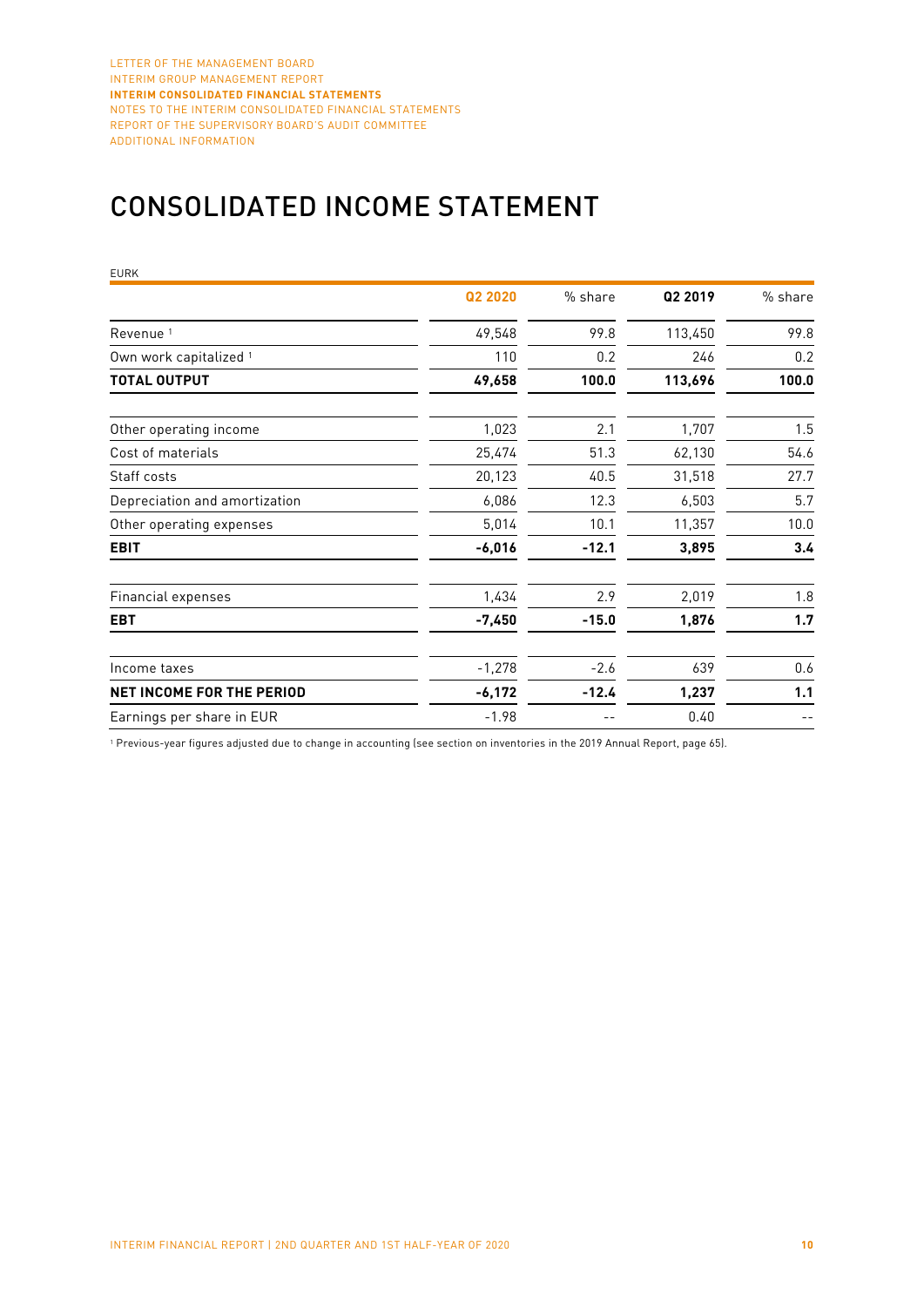## CONSOLIDATED INCOME STATEMENT

| <b>EURK</b>                       |                    |         |             |         |
|-----------------------------------|--------------------|---------|-------------|---------|
|                                   | <b>1st HY 2020</b> | % share | 1st HY 2019 | % share |
| Revenue <sup>1</sup>              | 158,160            | 99.8    | 236,873     | 99.8    |
| Own work capitalized <sup>1</sup> | 346                | 0.2     | 586         | 0.2     |
| <b>TOTAL OUTPUT</b>               | 158,506            | 100.0   | 237,459     | 100.0   |
| Other operating income            | 5,225              | 3.3     | 5,385       | 2.3     |
| Cost of materials                 | 81,355             | 51.3    | 128,649     | 54.2    |
| Staff costs                       | 51,862             | 32.7    | 66,116      | 27.8    |
| Depreciation and amortization     | 12,569             | 7.9     | 12,881      | 5.4     |
| Other operating expenses          | 18,059             | 11.4    | 25,417      | 10.7    |
| <b>EBIT</b>                       | $-114$             | $-0.1$  | 9,781       | 4.1     |
| Financial expenses                | 3,078              | 1.9     | 3,786       | 1.6     |
| <b>EBT</b>                        | $-3,192$           | $-2.0$  | 5,995       | 2.5     |
| Income taxes                      | $-259$             | $-0.1$  | 1,544       | 0.6     |
| <b>NET INCOME FOR THE PERIOD</b>  | $-2,933$           | $-1.9$  | 4,451       | 1.9     |
| Earnings per share in EUR         | $-0.94$            |         | 1.42        |         |

<sup>1</sup> Previous-year figures adjusted due to change in accounting (see section on inventories in the 2019 Annual Report, page 65).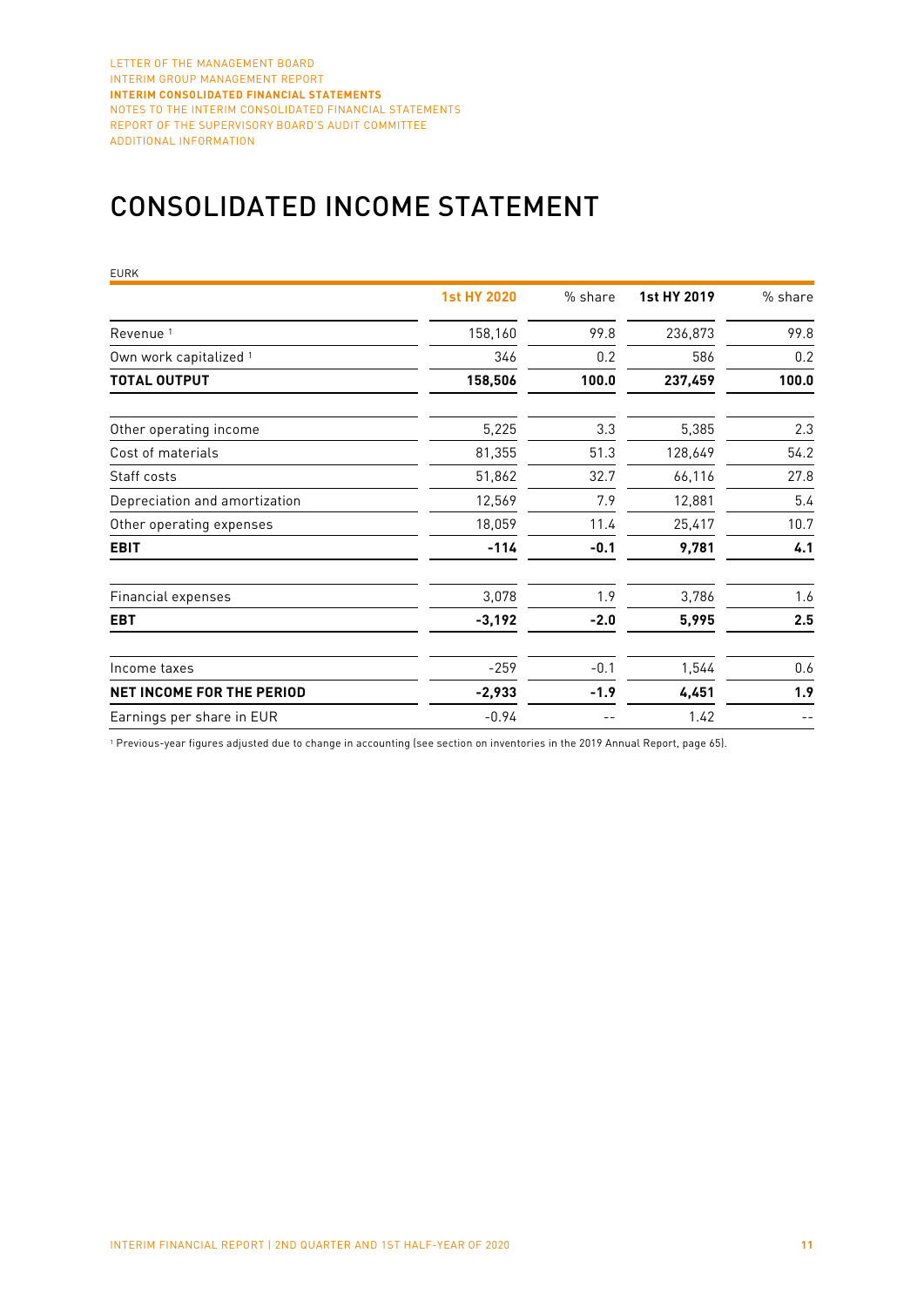## CONSOLIDATED STATEMENT OF COMPREHENSIVE INCOME

| <b>EURK</b>                                                 |                     |          |
|-------------------------------------------------------------|---------------------|----------|
|                                                             | Q <sub>2</sub> 2020 | 02 2019  |
| <b>NET INCOME FOR THE PERIOD</b>                            | $-6,172$            | 1,237    |
| Net gains from cash flow hedges                             | 3,854               | 12       |
| Tax effect                                                  | $-850$              | $-2$     |
| Currency translation differences                            | -54                 | 889      |
| Items that may be reclassified to profit and loss in future | 2,950               | 899      |
| Actuarial losses from defined benefit pension plans         | $-2.274$            | $-2,423$ |
| Tax effect                                                  | 646                 | 689      |
| Items that will not be reclassified to profit and loss      | $-1,628$            | $-1,734$ |
| OTHER COMPREHENSIVE INCOME AFTER TAX                        | 1,322               | $-835$   |
| <b>TOTAL COMPREHENSIVE INCOME AFTER TAX</b>                 | $-4.850$            | 402      |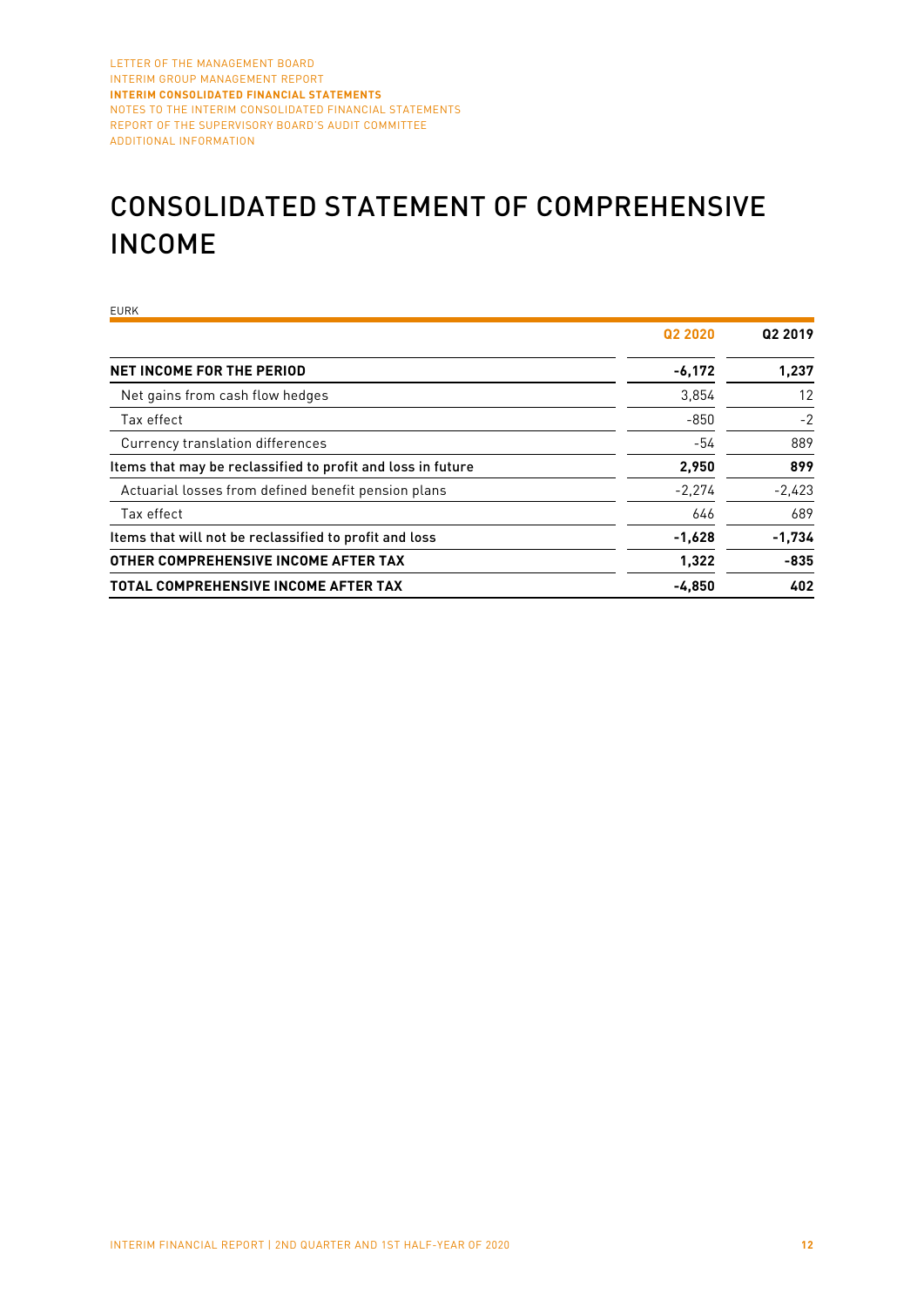## CONSOLIDATED STATEMENT OF COMPREHENSIVE INCOME

| <b>EURK</b>                                                      |                    |             |
|------------------------------------------------------------------|--------------------|-------------|
|                                                                  | <b>1st HY 2020</b> | 1st HY 2019 |
| <b>NET INCOME FOR THE PERIOD</b>                                 | $-2,933$           | 4,451       |
| Net losses from cash flow hedges                                 | $-1.577$           | $-145$      |
| Tax effect                                                       | 446                | 42          |
| Currency translation differences                                 | -877               | 2,173       |
| Items that may be reclassified to profit and loss in future      | $-2,008$           | 2,070       |
| Actuarial gains (p/y: losses) from defined benefit pension plans | 2,415              | $-7,858$    |
| Tax effect                                                       | -687               | 2,234       |
| Items that will not be reclassified to profit and loss           | 1,728              | $-5,624$    |
| OTHER COMPREHENSIVE INCOME AFTER TAX                             | $-280$             | $-3,554$    |
| <b>TOTAL COMPREHENSIVE INCOME AFTER TAX</b>                      | $-3,213$           | 897         |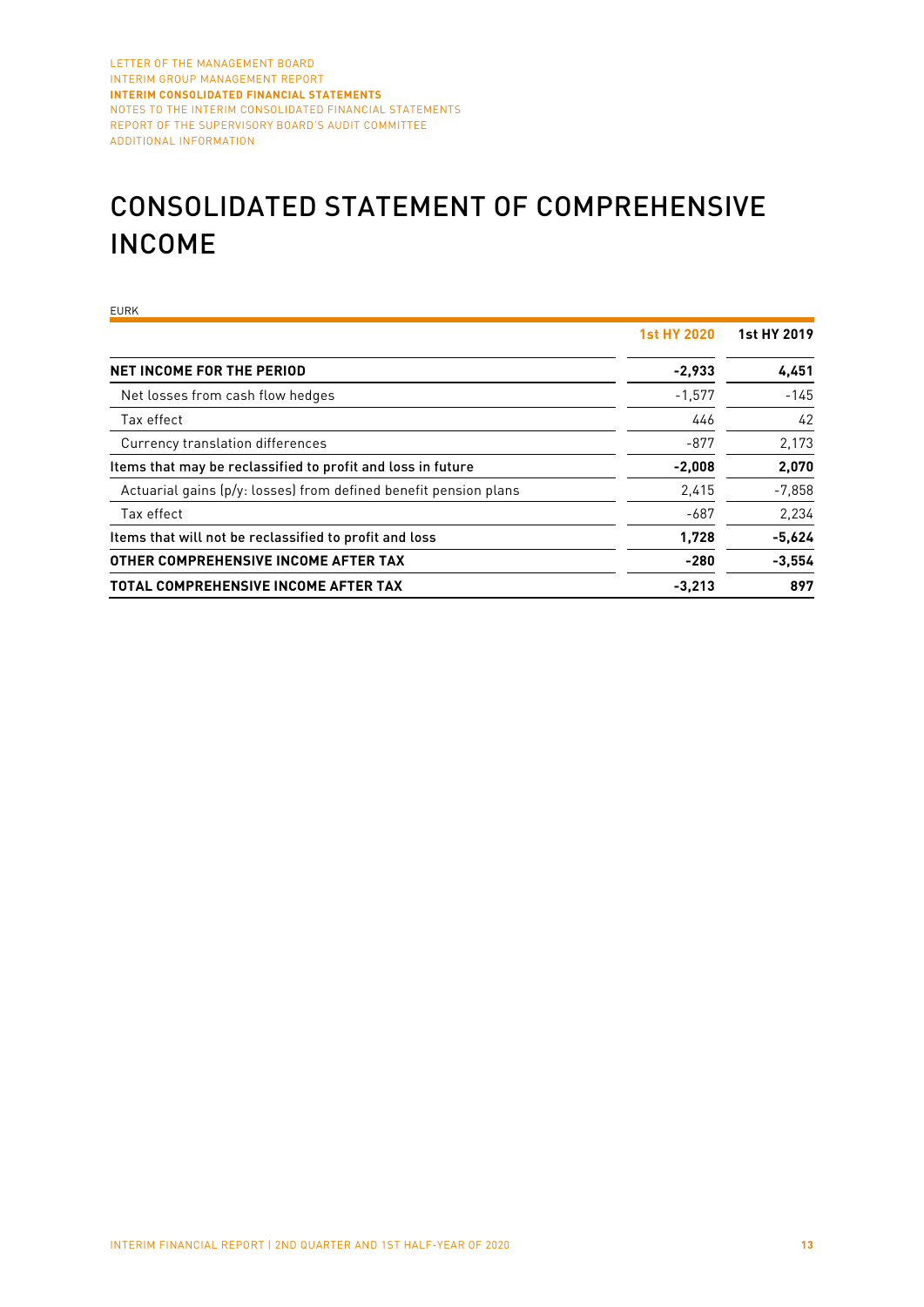## CONSOLIDATED BALANCE SHEET

### ASSETS

| <b>EURK</b>                             |               |               |
|-----------------------------------------|---------------|---------------|
|                                         | Jun. 30, 2020 | Dec. 31, 2019 |
| Property, plant and equipment           | 197,602       | 202,122       |
| Intangible assets                       | 10,566        | 10,691        |
| Contract assets                         | 12,504        | 16,569        |
| Deferred tax assets                     | 14,032        | 13,084        |
| <b>NON-CURRENT ASSETS</b>               | 234,704       | 242,466       |
| Inventories                             | 28,455        | 27,856        |
| Trade receivables and other receivables | 28,559        | 41,401        |
| Contract assets                         | 57,201        | 67,407        |
| Other assets                            | 9,992         | 9,252         |
| Other financial assets                  | 596           | 459           |
| Income tax receivables                  | 1,412         | 1,384         |
| Receivables and other assets            | 97,760        | 119,903       |
| Cash and cash equivalents               | 18,579        | 1,367         |
| <b>CURRENT ASSETS</b>                   | 144,794       | 149,126       |
| <b>TOTAL ASSETS</b>                     | 379,498       | 391,592       |

### EQUITY AND LIABILITIES

|--|

|                                            | Jun. 30, 2020 | Dec. 31, 2019 |
|--------------------------------------------|---------------|---------------|
| <b>EQUITY</b>                              | 114,845       | 118,058       |
| Non-current financial liabilities          | 65,833        | 89,633        |
| Provisions for pensions                    | 59,096        | 61,126        |
| Other provisions                           | 1,845         | 1,642         |
| Deferred tax liabilities                   | 848           | 1,345         |
| <b>NON-CURRENT LIABILITIES</b>             | 127,622       | 153,746       |
| Current portion of provisions for pensions | 1,678         | 1,678         |
| Current portion of other provisions        | 1,378         | 1,113         |
| Trade payables and other liabilities       | 51,687        | 60,325        |
| Other financial liabilities                | 7,033         | 12,465        |
| Current financial liabilities              | 75,255        | 44,207        |
| <b>CURRENT LIABILITIES</b>                 | 137,031       | 119,788       |
| <b>TOTAL EQUITY AND LIABILITIES</b>        | 379,498       | 391,592       |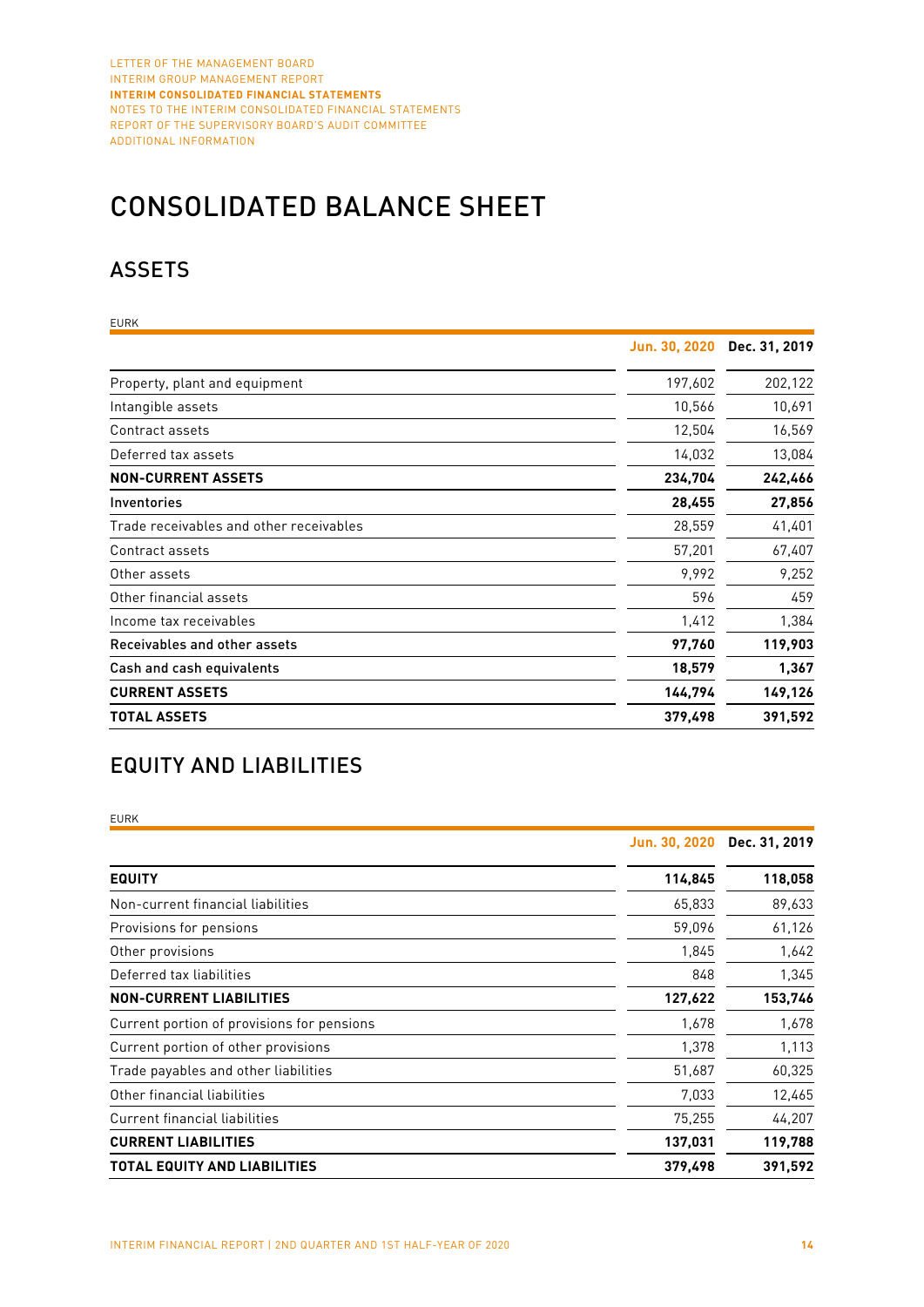## CONSOLIDATED STATEMENT OF CHANGES IN EQUITY

| <b>COLLEGE</b> |
|----------------|

|                                               |                            |                       |                             |                                               | <b>Equity attributable to PWO AG shareholders</b> |                            |              |
|-----------------------------------------------|----------------------------|-----------------------|-----------------------------|-----------------------------------------------|---------------------------------------------------|----------------------------|--------------|
|                                               |                            |                       |                             |                                               |                                                   | Other reserves             |              |
|                                               | Sub-<br>scribed<br>capital | Capital re-<br>serves | <b>Retained</b><br>earnings | <b>Defined</b><br>benefit<br>pension<br>plans | <b>Currency</b><br>translation<br>differences     | <b>Cash flow</b><br>hedges | <b>Total</b> |
| <b>JANUARY 1, 2019</b>                        | 9,375                      | 37,494                | 79,967                      | $-13,708$                                     | 1,066                                             | $-326$                     | 113,868      |
| Net income for the<br>period                  |                            |                       | 4,451                       |                                               |                                                   |                            | 4,451        |
| Other comprehensive in-<br>come               |                            |                       | $\pmb{0}$                   | $-5,624$                                      | 2,173                                             | $-103$                     | $-3,554$     |
| <b>TOTAL COMPREHEN-</b><br><b>SIVE INCOME</b> | 9,375                      | 37,494                | 84,418                      | -19,332                                       | 3,239                                             | -429                       | 114,765      |
| Dividend payment                              |                            |                       | $-4,219$                    |                                               |                                                   |                            | $-4,219$     |
| <b>JUNE 30, 2019</b>                          | 9,375                      | 37,494                | 80,199                      | $-19,332$                                     | 3,239                                             | $-429$                     | 110,546      |
| <b>JANUARY 1, 2020</b>                        | 9,375                      | 37,494                | 87,431                      | $-19,325$                                     | 2,127                                             | 956                        | 118,058      |
| Net income for the<br>period                  |                            |                       | $-2,933$                    |                                               |                                                   |                            | $-2,933$     |
| Other comprehensive in-<br>come               |                            |                       | $\mathbf 0$                 | 1,728                                         | $-877$                                            | $-1,131$                   | $-280$       |
| <b>TOTAL COMPREHEN-</b><br><b>SIVE INCOME</b> | 9,375                      | 37,494                | 84,498                      | $-17,597$                                     | 1,250                                             | $-175$                     | 114,845      |
| Dividend payment                              |                            |                       | 0                           |                                               |                                                   |                            | $\Omega$     |
| <b>JUNE 30, 2020</b>                          | 9,375                      | 37,494                | 84,498                      | $-17,597$                                     | 1,250                                             | $-175$                     | 114,845      |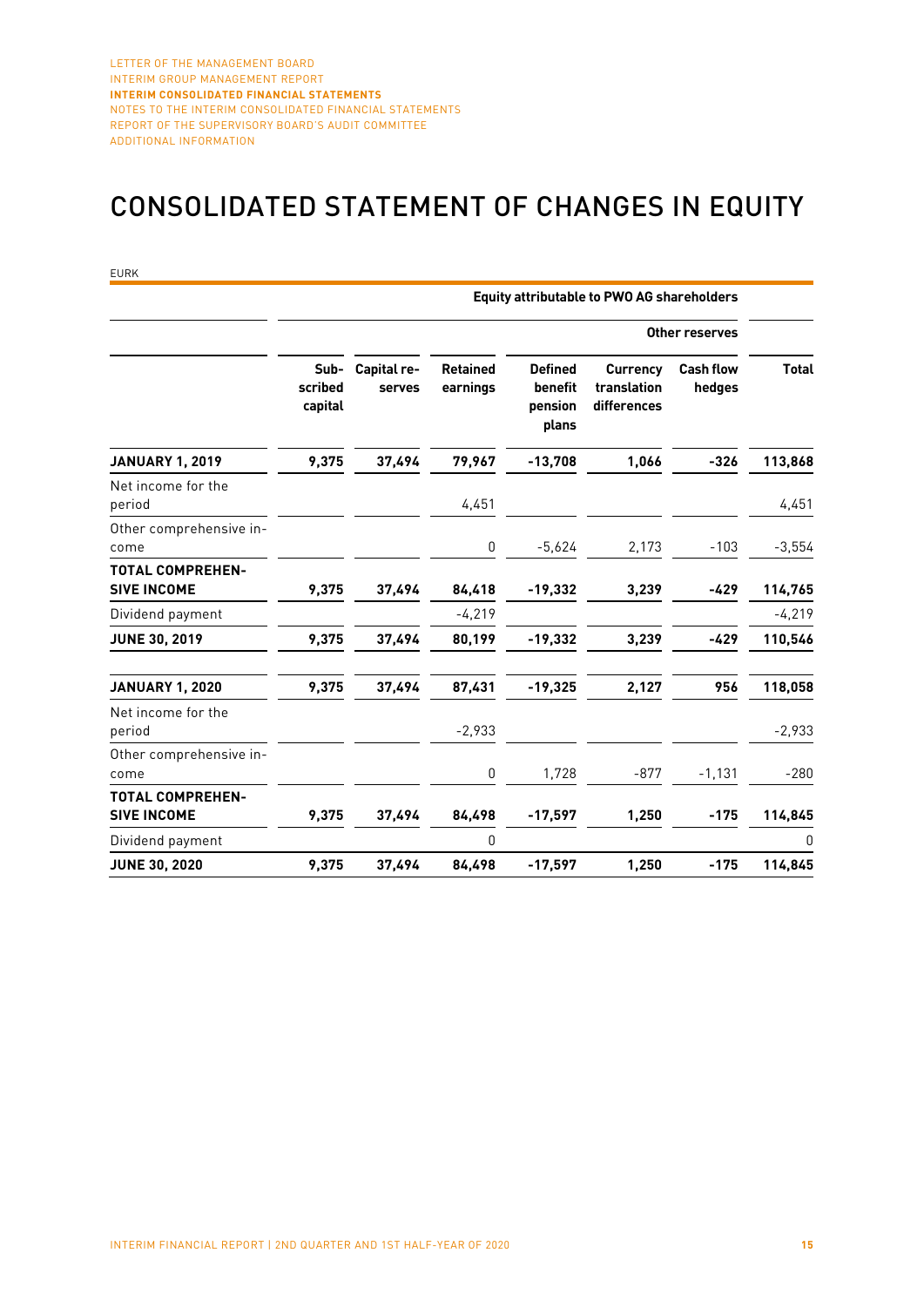## CONSOLIDATED STATEMENT OF CASH FLOWS

| <b>EURK</b>                                                                                |                    |             |
|--------------------------------------------------------------------------------------------|--------------------|-------------|
|                                                                                            | <b>1st HY 2020</b> | 1st HY 2019 |
| Net income for the period                                                                  | $-2,933$           | 4,451       |
| Depreciation of property, plant and equipment and intangible assets                        | 12,569             | 12,881      |
| Income tax expense                                                                         | $-259$             | $-1,599$    |
| Interest income and expenses                                                               | 3,078              | 3,786       |
| Change in current assets <sup>1</sup>                                                      | 21,515             | 1,739       |
| Change in non-current assets <sup>1</sup>                                                  | 4,065              | 19,636      |
| Change in current liabilities (excluding financial liabilities) <sup>1</sup>               | $-14,565$          | $-15,123$   |
| Change in non-current liabilities (excluding financial liabilities)                        | $-1,804$           | 7,628       |
| Income taxes paid                                                                          | -337               | 1,544       |
| Other non-cash expenses                                                                    | 2,566              | $-5,116$    |
| Gains (p/y: losses) on disposal of property, plant and equipment                           | $-114$             | 228         |
| <b>CASH FLOW FROM OPERATING ACTIVITIES</b>                                                 | 23,781             | 30,055      |
| Proceeds from disposal of property, plant and equipment                                    | 124                | 1,191       |
| Payments for investments in property, plant and equipment                                  | $-7,760$           | $-16,966$   |
| Payments for investments in intangible assets                                              | -481               | $-550$      |
| CASH FLOW FROM INVESTING ACTIVITIES                                                        | $-8,117$           | $-16,325$   |
| Dividend payments                                                                          | O                  | $-4,219$    |
| Interest paid                                                                              | $-3,249$           | $-3,023$    |
| Interest received                                                                          | 0                  | 88          |
| Proceeds from borrowings                                                                   | 18,499             | 23,893      |
| Repayment of borrowings                                                                    | $-8,572$           | $-23,325$   |
| Repayment of lease liabilities                                                             | $-1,962$           | $-1,241$    |
| <b>CASH FLOW FROM FINANCING ACTIVITIES</b>                                                 | 4,716              | $-7,827$    |
| Net change in cash and cash equivalents                                                    | 20,380             | 5,903       |
| Effect of exchange rates on cash and cash equivalents                                      | 45                 | -78         |
| Cash and cash equivalents as of January 1                                                  | $-8,273$           | 6,060       |
| <b>CASH AND CASH EQUIVALENTS AS OF JUNE 30</b>                                             | 12,152             | 11,885      |
| of which cash and cash equivalents                                                         | 18,579             | 12,974      |
| of which bank borrowings due on demand that are included<br>in the Group's cash management | $-6,427$           | $-1,089$    |

<sup>1</sup> Previous-year figures adjusted due to change in accounting (see section on inventories in the 2019 Annual Report, page 65).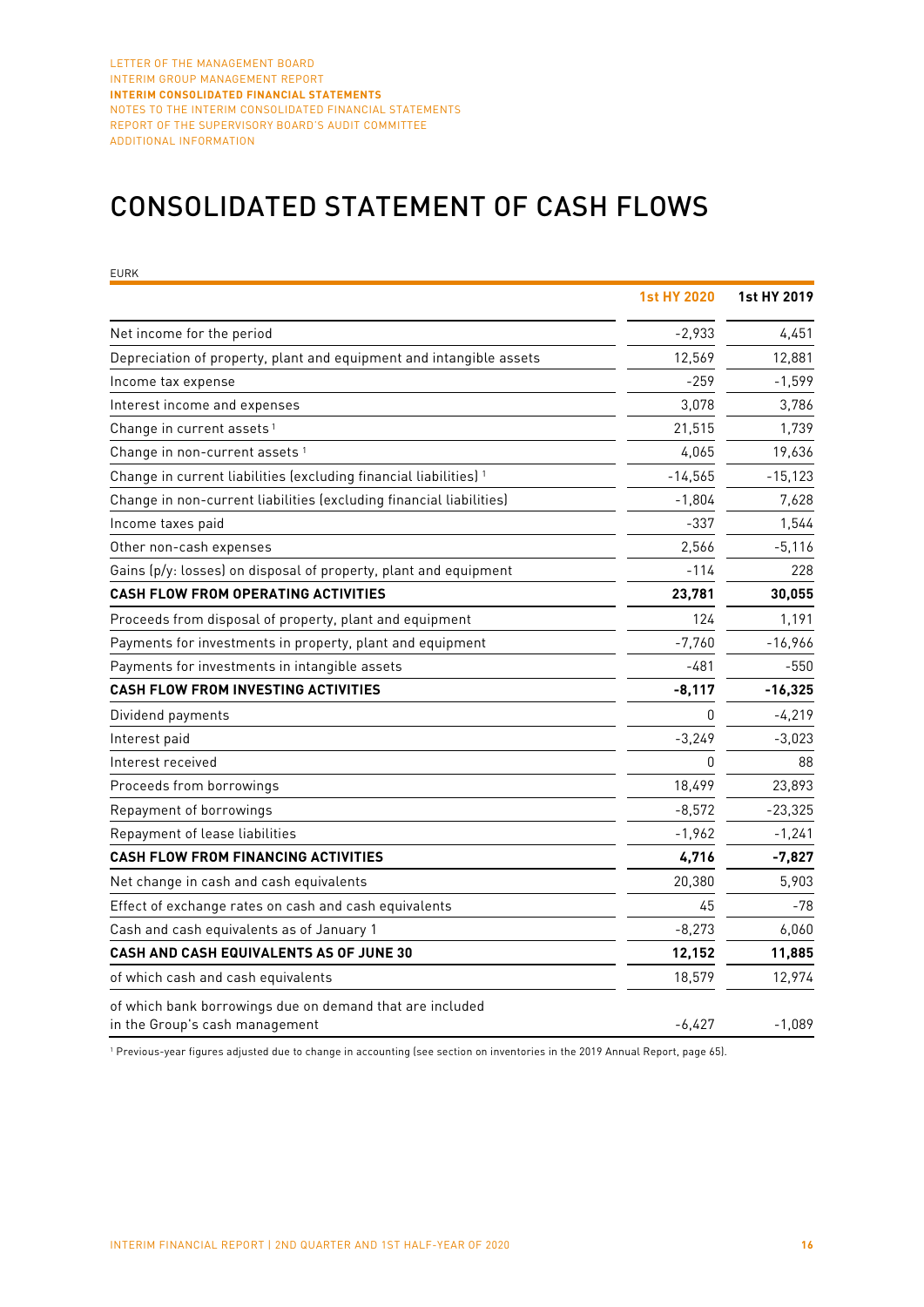## NOTES TO THE INTERIM CONSOLIDATED FINANCIAL **STATEMENTS**

### GENERAL INFORMATION

Progress-Werk Oberkirch AG is a listed stock corporation headquartered at Industriestraße 8, 77704 Oberkirch, Germany. The Company is registered and recorded in the commercial register of the District Court of Freiburg under HRB 490007. The currently applicable Articles of Association are those in the version dated July 28, 2020. The amendments to the Articles of Association resolved by the Annual General Meeting on July 28, 2020, concerning the new Authorized Capital 2020 and the amendment to Section 13 (2) of the Articles of Association (right of participation) will not take effect until they have been entered into the commercial register. The Company applied for entry into the commercial register of new Authorized Capital 2020 on July 31, 2020; the amendment to Section 13 (2) of the Articles of Association will not be applied for entry into the commercial register until after September 3, 2020, since the provision in the Articles of Association regarding the right of participation need only be adapted to the corresponding legal changes resulting from the Act Implementing the Second Shareholders' Rights Directive ("ARUG II") from this date. The Company's fiscal year corresponds to the calendar year.

The condensed interim consolidated financial statements of Progress-Werk Oberkirch AG (PWO) and its subsidiaries for the second quarter and first half-year of 2020 were authorized by the Management Board on the basis of a resolution passed on July 20, 2020 and were subsequently submitted to the Supervisory Board's Audit Committee for examination.

PWO's main business activities are the development and production of advanced metal components and subsystems using lightweight construction for automobile safety and comfort.

### ACCOUNTING POLICIES

### **BASIS OF PRESENTATION**

These condensed interim consolidated financial statements as of June 30, 2020 were prepared in accordance with IAS 34 "Interim Financial Reporting." All of the International Financial Reporting Standards (IFRS), including the interpretation of the IFRS Interpretations Committee (IFRIC) that were adopted into EU law by the European Commission and which were mandatorily applicable as of the reporting date, were applied as of the reporting date.

These interim consolidated financial statements do not contain all of the information and disclosures required for consolidated financial statements at the end of the financial year, and, therefore, should be read in conjunction with the annual consolidated financial statements as of December 31, 2019. In principle, the accounting policies used in preparing the interim consolidated financial statements are the same as those used for the consolidated financial statements as of December 31, 2019. Detailed explanations are provided on page 52 et sqq. of the notes to the 2019 Annual Report.

The interim consolidated financial statements and the interim management report are not subject to an external audit or an auditor's review.

### **CHANGES IN ACCOUNTING POLICIES**

With the exception of the standards and interpretations to be applied for the first time as of January 1, 2020, the same accounting methods that were applied in the preparation of the consolidated financial statements as of December 31, 2019 were used for the condensed interim consolidated financial statements.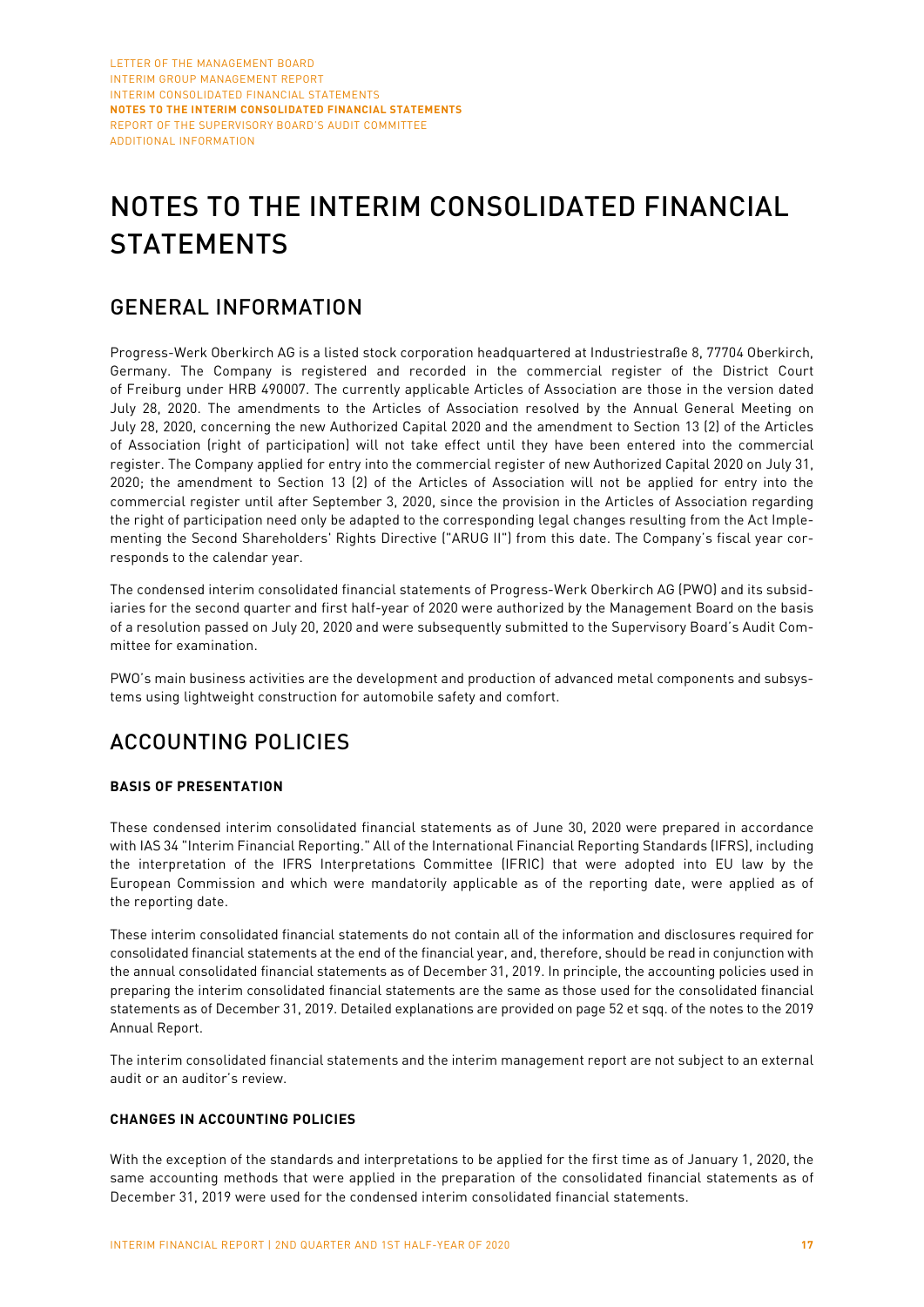| Announce-<br>ment                 | Title                                                                                           | Applicable<br>time frame | <b>Amendments</b>                                                                                                                                                                                         | Impact on the Group's net<br>assets, financial position<br>and results of operations |
|-----------------------------------|-------------------------------------------------------------------------------------------------|--------------------------|-----------------------------------------------------------------------------------------------------------------------------------------------------------------------------------------------------------|--------------------------------------------------------------------------------------|
| IFRS 9<br><b>IAS 39</b><br>IFRS 7 | Amendments to<br><b>IFRS 9, IAS 39</b><br>and IFRS 7:<br>Interest Rate<br>Benchmark Re-<br>form | Jan. 1, 2020             | The changes are a response to<br>the impact of the reform of the<br>Interbank Offered Rates (IBOR)<br>for financial reporting. They pro-<br>vide for temporary relief in hedge<br>accounting.             | No material effect.                                                                  |
| IAS 1<br>IAS <sub>8</sub>         | Amendments to<br>IAS 1 and IAS 8:<br>Definition of Ma-<br>terial                                | Jan. 1, 2020             | Clarification that information is<br>material if the omission, misrep-<br>resentation, or obfuscation of that<br>information could reasonably in-<br>fluence the decision of the pri-<br>mary addressees. | No material effect.                                                                  |
| Misc.                             | Amendments to<br>the references to<br>the framework<br>concept of IFRS<br>Standards             | Jan. 1, 2020             | Update of the cross-references to No material effect.<br>the newly revised framework<br>concept in the respective stand-<br>ards and interpretations.                                                     |                                                                                      |

### **CURRENCY TRANSLATION**

The financial statements of the companies included in the interim consolidated financial statements that were prepared using foreign currencies were translated using the following exchange rates:

|        |            |      | <b>Closing rate</b>         |             | Average rate |
|--------|------------|------|-----------------------------|-------------|--------------|
|        |            |      | Jun. 30, 2020 Jun. 30, 2019 | 1st HY 2020 | 1st HY 2019  |
| China  | <b>CNY</b> | 7.92 | 7.82                        | 7.75        | 7.67         |
| Canada | CAD        | 1.53 | 1.49                        | 1.50        | 1.51         |
| Mexico | USD        | 1.12 | 1.14                        | 1.10        | 1.13         |

### NOTES TO THE INCOME STATEMENT

### **REVENUE**

The breakdown of Group revenue from the sale of products by location is shown in the segment reporting. Revenue in the reporting period was reduced by EURk -307 (p/y: EURk -233) due to the realization of hedging transactions.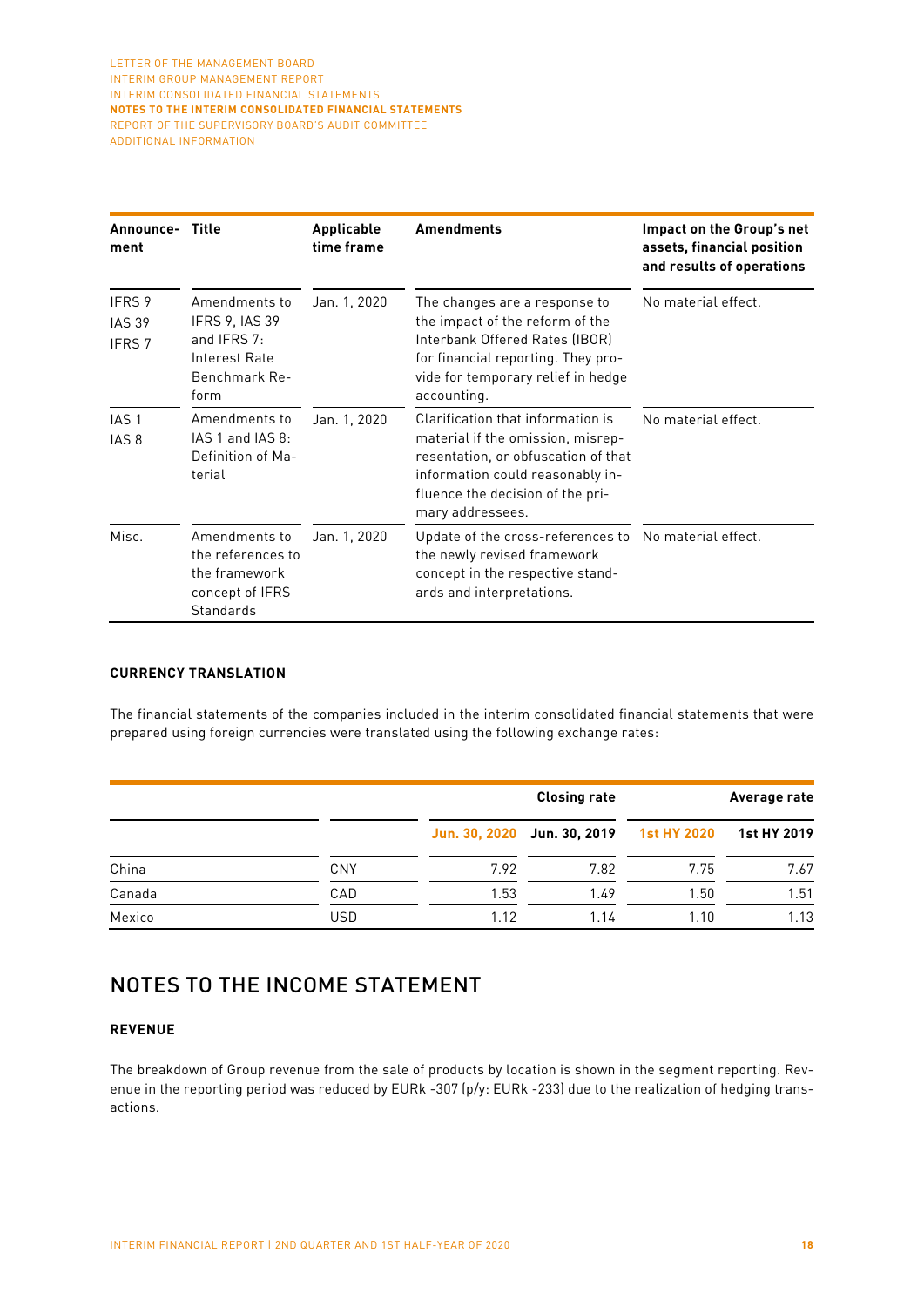The following table shows the breakdown of external revenues into the three strategic product areas, which are explained in the group management report contained in the 2019 Annual Report in the section entitled "Group Principles// Positioning, Expertise and Processes" (page 15).

| <b>EURK</b>                                                         |             |             |
|---------------------------------------------------------------------|-------------|-------------|
|                                                                     | 1st HY 2020 | 1st HY 2019 |
| Mechanical components for electrical and electronic applications    | 35.597      | 50,171      |
| Safety components for airbags, seats and steering                   | 47.790      | 77.205      |
| Structural components and subsystems for vehicle bodies and chassis | 74.773      | 117.740     |
| Total                                                               | 158,160     | 245.116     |

### **OTHER OPERATING INCOME**

Other operating income primarily comprises currency gains in the amount of EURk 3,446 (p/y: EURk 3,415).

#### **OTHER OPERATING EXPENSES**

Other operating expenses primarily comprise the following items:

|--|

|                                     | <b>1st HY 2020</b> | 1st HY 2019 |
|-------------------------------------|--------------------|-------------|
| Currency losses                     | 4,606              | 4,480       |
| Costs for temporary employees       | 3.921              | 6,950       |
| Maintenance costs                   | 2,385              | 2,978       |
| Expenses for operating leases/rents | 1.257              | 1,404       |
| Outgoing freight                    | 1.176              | 1.599       |

### **INCOME TAXES**

The income taxes reported in the consolidated income statement are comprised as follows:

| EURK           |          |                         |
|----------------|----------|-------------------------|
|                |          | 1st HY 2020 1st HY 2019 |
| Actual taxes   | 1,067    | 1,480                   |
| Deferred taxes | $-1,326$ | 64                      |
| Total          | $-259$   | 1,544                   |

In accordance with IAS 34, income tax expenses were deferred in the reporting period based on the tax rate expected for the fiscal year as a whole.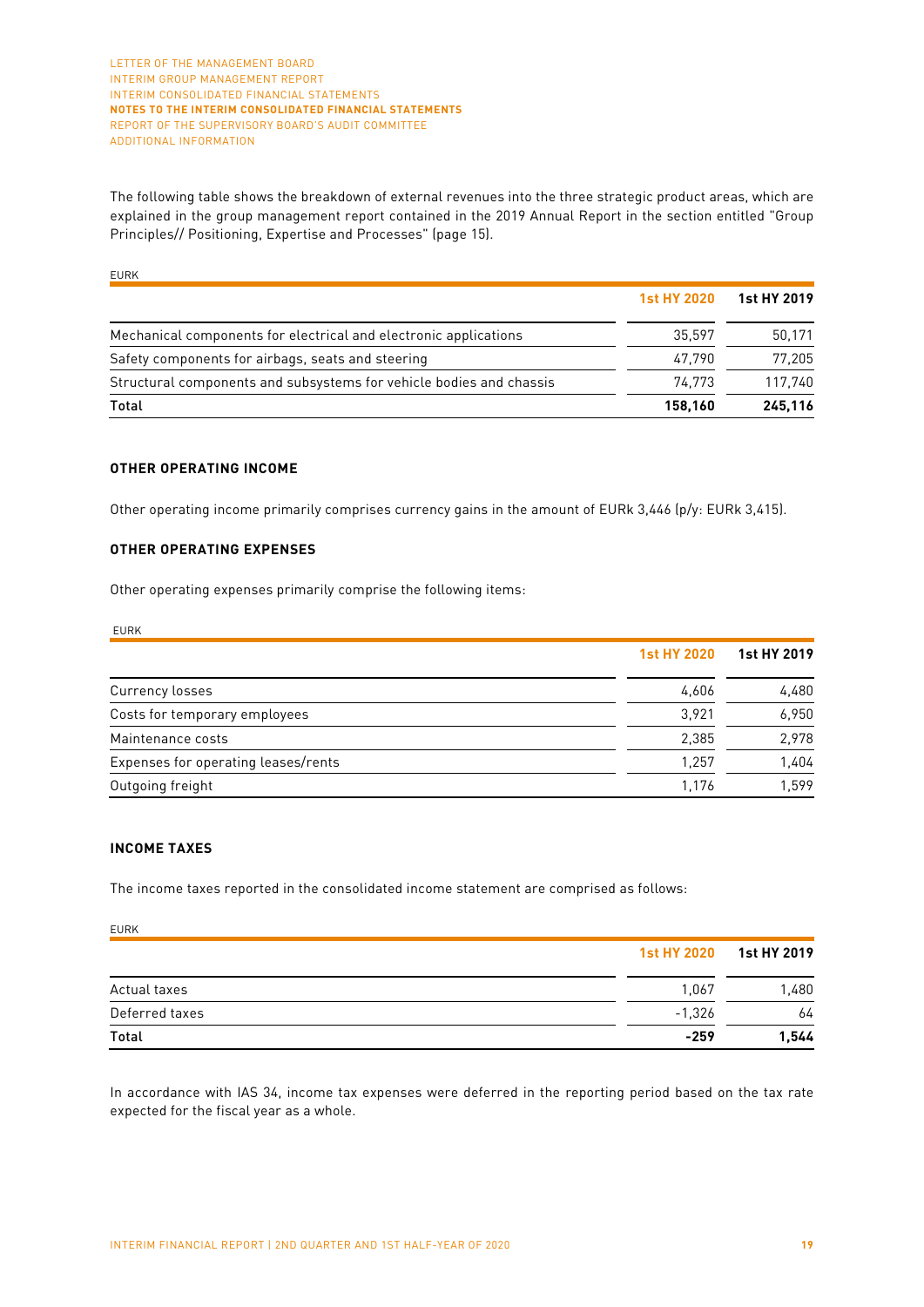### **EARNINGS PER SHARE**

Earnings per share are computed by dividing net income for the period attributable to PWO AG shareholders by the weighted average number of shares outstanding. Dilution effects from stock options or convertible preferred shares did not occur.

|                                       | 02 2020   | Q <sub>2</sub> 2019 |  |
|---------------------------------------|-----------|---------------------|--|
| Net income for the period             | -6.174    | 1.237               |  |
| Average number of no-par value shares | 3.125.000 | 3,125,000           |  |
| Earnings per share in EUR             | $-1.98$   | 0.40                |  |

EURK

EURK

|                                       | 1st HY 2020 | 1st HY 2019 |  |
|---------------------------------------|-------------|-------------|--|
| Net income for the period             | $-2.933$    | 4.451       |  |
| Average number of no-par value shares | 3.125.000   | 3.125.000   |  |
| Earnings per share in EUR             | -0.94       | 1.42        |  |

### NOTES TO THE BALANCE SHEET

### **GOODWILL**

Goodwill is tested for impairment once annually (as of December 31). A test is also carried out if circumstances indicate that the value could be impaired. The PWO Group's impairment tests for goodwill and intangible assets with indefinite useful lives are based on value-in-use calculations. The basic assumptions used to determine the recoverable amount for the various cash-generating units were disclosed in the consolidated financial statements as of December 31, 2019. In preparing the financial statements for the period ended June 30, 2020, we assessed the corona pandemic as an indication that assets might be impaired ("triggering event" pursuant to IAS 36). For this reason, the companies were subjected to an impairment test that confirmed the carrying amounts on the balance sheet. The pre-tax WACC was 10.4% for PWO Canada (December 31, 2019: 9.0%) and 9.3% for PWO Czech Republic (December 31, 2019: 10.9%).

#### **EQUITY**

### SUBSCRIBED CAPITAL

As of the June 30, 2020 reporting date, the fully paid-up and subscribed capital amounted to EURk 9,375 (p/y: EURk 9,375) and was divided into 3,125,000 no-par value shares (p/y: 3,125,000 no-par value shares).

### AUTHORIZED CAPITAL

By resolution of the Annual General Meeting of July 28, 2020, and subject to the consent of the Supervisory Board, the Management Board is authorized to increase the Company's share capital once or several times by up to EUR 4,687,500.00 (Authorized Capital 2020) by issuing new no-par value bearer shares against contribution in cash and/or in kind until and including the date of July 27, 2025. The corresponding amendment to the Articles of Association was filed for entry into the Commercial Register on July 31, 2020.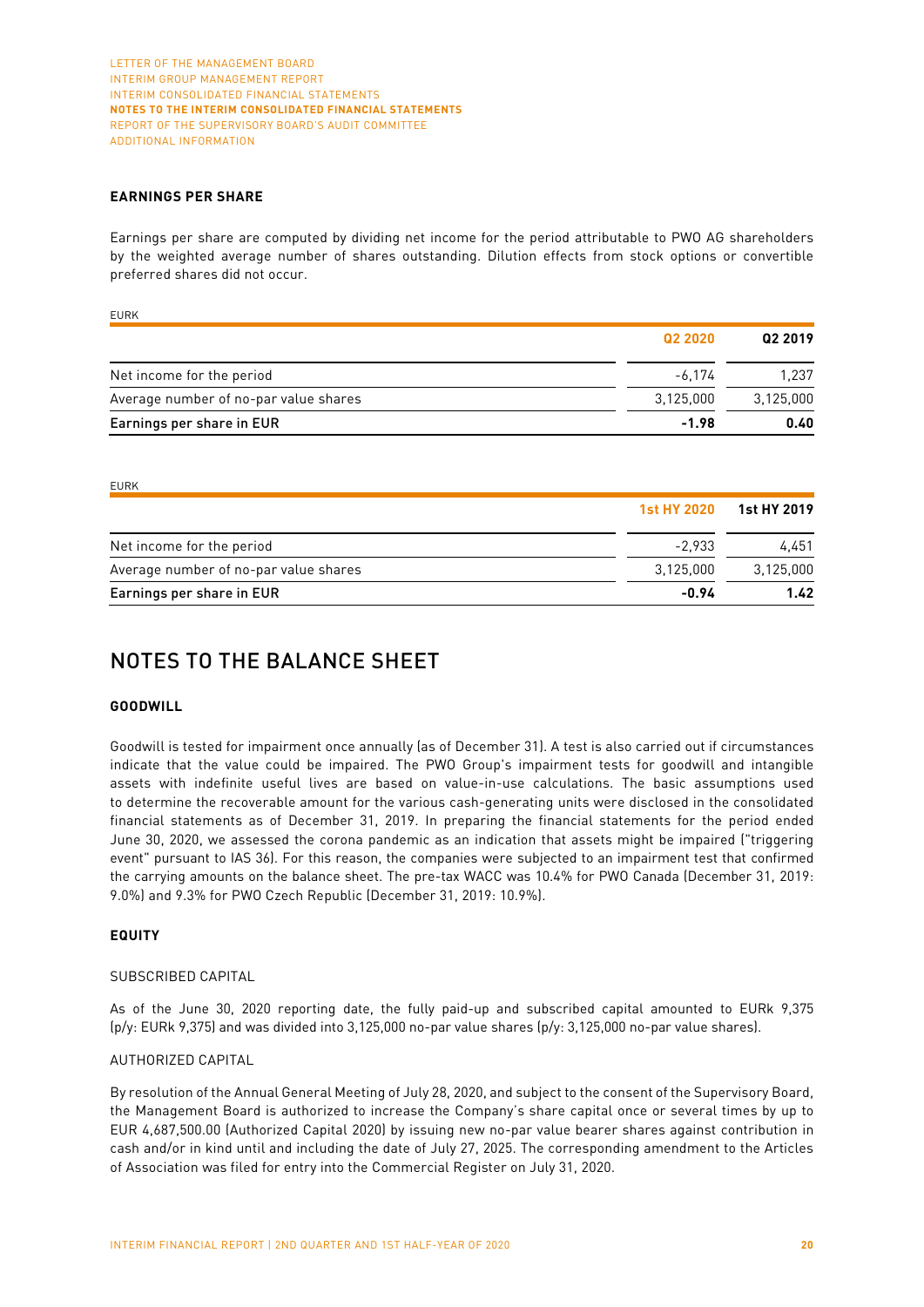### RETAINED EARNINGS AND OTHER EQUITY

As of June 30, 2020, Group equity includes income and expenses arising from the currency translation of foreign subsidiaries of EURk 1,250 (p/y: EURk 3,239) and income and expenses from cash flow hedges of EURk -175 (p/y: EURk -429).

### NOTIFICATIONS PURSUANT TO SECTION 33 WPHG

In the first half-year of 2020, there were no notifications received regarding investments in Progress-Werk Oberkirch AG.

### **LIABILITIES**

### PENSION PROVISIONS

The defined benefit obligations have been measured on the basis of the following actuarial assumptions:

|                                               | Jun. 30, 2020     | Dec. 31, 2019     |
|-----------------------------------------------|-------------------|-------------------|
| Discount rate                                 | 1.70%             | 1.50%             |
| Employee turnover rate                        | 2.50%             | 2.50%             |
| Future salary trend > 40 years                | 2.50%             | 2.50%             |
| Future salary trend < 40 years (career trend) | 3.50%             | 3.50%             |
| Future pension adjustments                    | 1.75%             | 1.75%             |
| Mortality                                     | RT Heubeck 2018 G | RT Heubeck 2018 G |

The adjustment of the discount rate to the interest rate applicable as of the reporting date resulted in a change in estimates. The increase of 0.2 percentage points resulted in a decline in non-current pension provisions of EURk 2,030.

#### OTHER PROVISIONS

The provisions recognized in the balance sheet primarily include provisions for employees (obligations for phased retirement and anniversary bonuses) and provisions for contingent losses.

#### FINANCIAL LIABILITIES

The shift in current and non-current interest-bearing loans compared to December 31, 2019, resulted primarily from the maturity in April 2021 of a promissory note tranche in the amount of EUR 20 million.

### **OFF-BALANCE SHEET TRANSACTIONS**

The Group continuously sells trade receivables to generate the liquid assets required to finance the operating business and facilitate better liquidity planning. All material risks have been transferred to the factor. As of June 30, 2020, receivables with a nominal value of EURk 14,415 (p/y: EURk 20,773) were sold. The transferred receivables are current receivables where the carrying amount corresponds to the fair value of the assets transferred.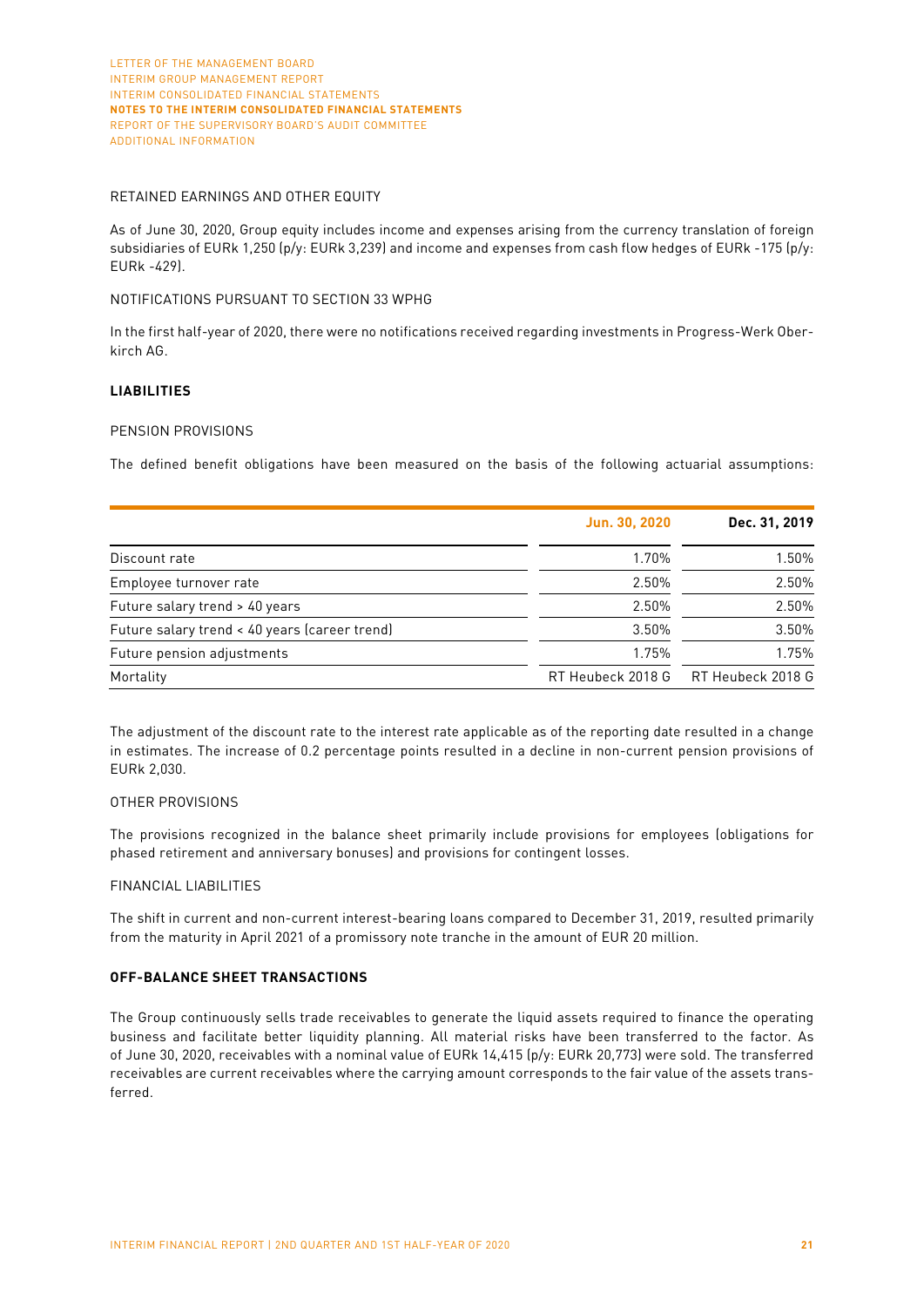### **CAPITAL MANAGEMENT**

Capital monitoring at PWO takes place based on the dynamic leverage ratio (financial liabilities less cash in relation to EBITDA) and the equity ratio (equity as a percentage of total assets). In accordance with our financial strategy, we strive for a dynamic leverage ratio of less than 3 years and an equity ratio of 30%.

### DYNAMIC LEVERAGE RATIO

EURK **EURAL** 

|                                   |           | Jun. 30, 2020 Dec. 31, 2019 |
|-----------------------------------|-----------|-----------------------------|
| <b>Financial liabilities</b>      | 141.088   | 133,840                     |
| Less cash and cash equivalents    | $-18.579$ | $-1,367$                    |
| Net financial liabilities         | 122,509   | 132,473                     |
| EBITDA <sup>1</sup>               | 35,770    | 45.976                      |
| Dynamic leverage ratio (in years) | 3.4       | 2.9                         |

<sup>1</sup> Earnings before interests, taxes, depreciation and amortization of the last 12 months.

#### EQUITY RATIO

### EURK

|              | Jun. 30, 2020 Dec. 31, 2019 |         |
|--------------|-----------------------------|---------|
| Equity       | 114.845                     | 118,058 |
| Total assets | 379.498                     | 391,592 |
| Equity ratio | 30.3%                       | 30.1%   |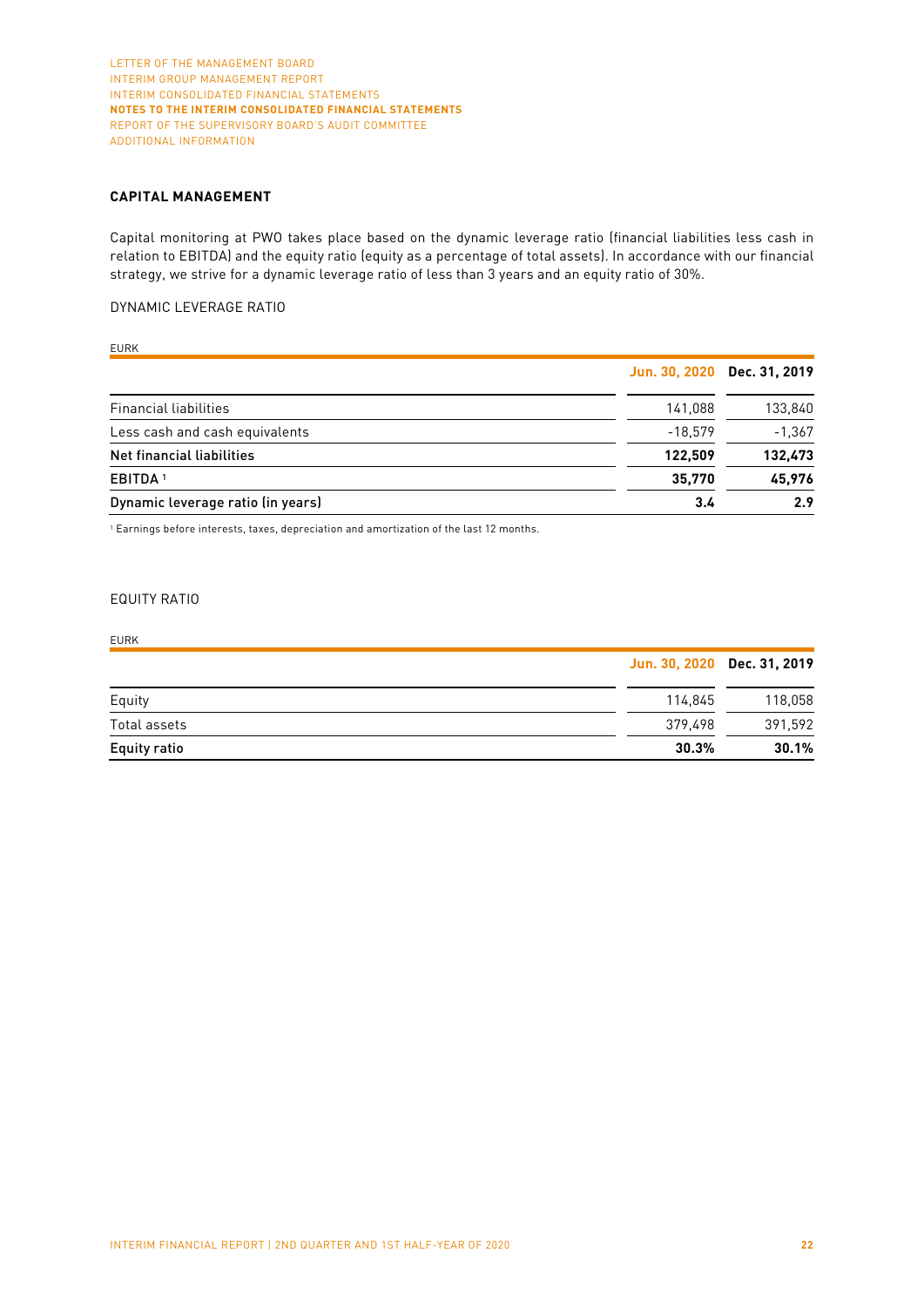### **FINANCIAL INSTRUMENTS**

The following table lists the carrying amounts and fair values according to valuation categories:

EURK

|                                                                    | Category     | <b>Carrying amount</b>  |                  | <b>Fair value</b>       |                  |
|--------------------------------------------------------------------|--------------|-------------------------|------------------|-------------------------|------------------|
|                                                                    | IFRS 91      | <b>Jun. 30,</b><br>2020 | Dec. 31,<br>2019 | <b>Jun. 30,</b><br>2020 | Dec. 31,<br>2019 |
| <b>ASSETS</b>                                                      |              |                         |                  |                         |                  |
| Trade receivables and other receivables                            | AC           | 28,550                  | 41,401           | 28,550                  | 41,401           |
| Other financial assets                                             |              | 597                     | 459              | 597                     | 459              |
| of which derivatives with hedging relationship                     | n.a.         | 275                     | 420              | 275                     | 420              |
| of which derivatives without hedging relation-<br>ship             | <b>FVtPL</b> | 322                     | 39               | 322                     | 39               |
| of which deposits > 3 months                                       | AC           | 0                       | $\Omega$         | $\mathbf{0}$            | 0                |
| Cash and cash equivalents                                          | AC           | 18,579                  | 1,367            | 18,579                  | 1,367            |
| <b>LIABILITIES</b>                                                 |              |                         |                  |                         |                  |
| <b>Financial liabilities</b>                                       |              | 141,087                 | 133,840          | 149,032                 | 141,932          |
| Bank borrowings                                                    | AC           | 73,652                  | 65,202           | 78,138                  | 68,722           |
| of which variable interest rate                                    |              | 6,741                   | 10,032           | 6,741                   | 10,032           |
| of which fixed interest rate                                       |              | 66,910                  | 55,170           | 71,397                  | 58,690           |
| Liabilities from promissory notes                                  | AC           | 49,915                  | 49,899           | 52,780                  | 53,848           |
| of which variable interest rate                                    |              | 2,995                   | 2,994            | 2,995                   | 2,994            |
| of which fixed interest rate                                       |              | 46,920                  | 46,905           | 49,785                  | 50,854           |
| Liabilities to leasing companies                                   | n.a.         | 17,520                  | 18,739           | 18,114                  | 19,362           |
| of which variable interest rate                                    |              | 0                       | n                | O.                      | 0                |
| of which fixed interest rate                                       |              | 17,520                  | 18,739           | 18,114                  | 19,362           |
| Trade payables                                                     | AC           | 18,443                  | 34,717           | 18,443                  | 34,717           |
| Other financial liabilities                                        |              | 7,032                   | 12,465           | 7,032                   | 12,465           |
| of which derivatives with hedging relationship                     | n.a.         | 2,347                   | 702              | 2,347                   | 702              |
| of which derivatives without hedging relation-<br>ship             | <b>FVtPL</b> | 3,997                   | 3,265            | 3,997                   | 3,265            |
| of which others                                                    | АC           | 688                     | 8,498            | 688                     | 8,498            |
| OF WHICH AGGREGATED ACCORDING TO<br><b>MEASUREMENT CATEGORIES:</b> |              |                         |                  |                         |                  |
| Loans and Receivables                                              | AC           | 47,129                  | 42,768           | 47,129                  | 42,768           |
| <b>Financial Liabilities Measured at Amortized</b>                 |              |                         |                  |                         |                  |
| Cost                                                               | AC           | 142,697                 | 158,316          | 150,048                 | 165,785          |
| <b>Financial Assets Held for Trading</b>                           | <b>FVtPL</b> | 322                     | 39               | 322                     | 39               |
| Financial Liabilities Held for Trading                             | <b>FVtPL</b> | 3,997                   | 3,265            | 3,997                   | 3,265            |

<sup>1</sup> AC: Amortized Cost | FVtPL: Fair Value through Profit & Loss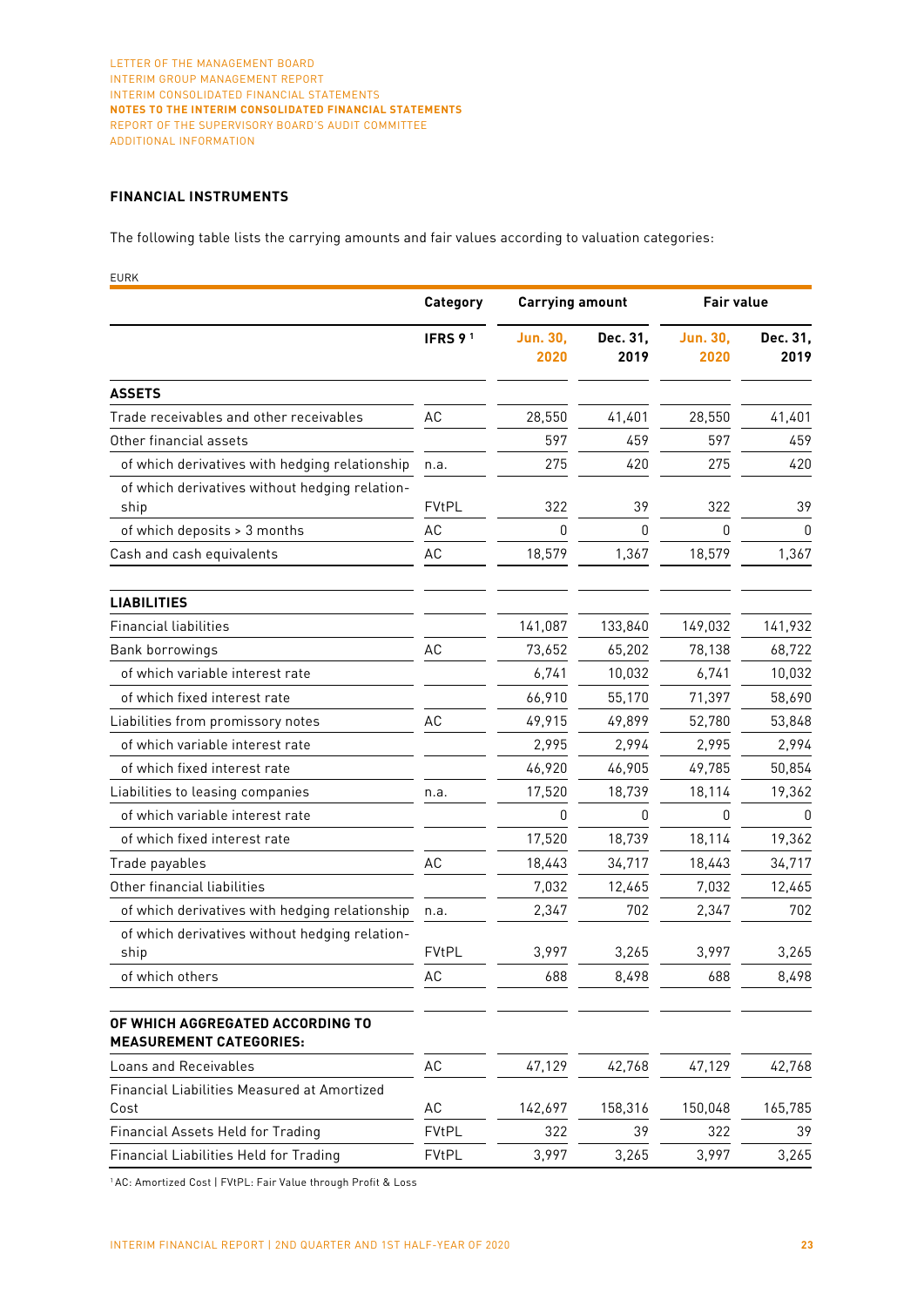According to IFRS 13, all assets and liabilities that are carried at fair value are allocated to Level 2 of the valuation hierarchy with the exception of the embedded interest rate floor from the syndicated loan agreement, which is allocated to Level 3. An amount of EURk 694 from changes in fair value was recognized as an interest expense in the reporting period (p/y: EURk 807). There were no changes to the valuation methods applied in the reporting period and no reclassifications among the hierarchy levels.

### ADDITIONAL INFORMATION

### **RELATED PARTY DISCLOSURES**

Progress-Werk Oberkirch AG is the parent company of the PWO Group with the subsidiaries listed in the 2019 Annual Report, Section 4 "Scope of Consolidation". The principal shareholder of Progress-Werk Oberkirch AG is Consult Invest Beteiligungsberatungs-GmbH, Böblingen, whose majority shareholder Dr. Klaus-Georg Hengstberger is the ultimate controlling party of the PWO Group. In the first half of 2020, there were no business transactions between the Group and Consult Invest Beteiligungsberatungs-GmbH, Böblingen, or its related parties (previous year, with the exception of dividend payments, no business transactions occurred).

### **ADDITIONAL INFORMATION ON THE STATEMENT OF CASH FLOWS**

Cash funds reported in the cash flow statement comprise cash and cash equivalents. The current accounts payable on demand, amounting to EURk 6,427 (p/y: EURk 1,089), have been included in the balance sheet under "current financial liabilities."

### **SEGMENT REPORT**

Of the revenue reported as of June 30, 2020, three customers accounted for more than 10% of the Group's revenue (EURk 28,654, EURk 21,047 and EURk 18,511) originating from all segments with a focus on components for vehicle bodies and chassis. In the previous year, four customers accounted for revenue of over 10% in the individual amounts of EURk 31,103, EURk 28,991, EURk 28,192 and EURk 25,887, respectively, across all segments.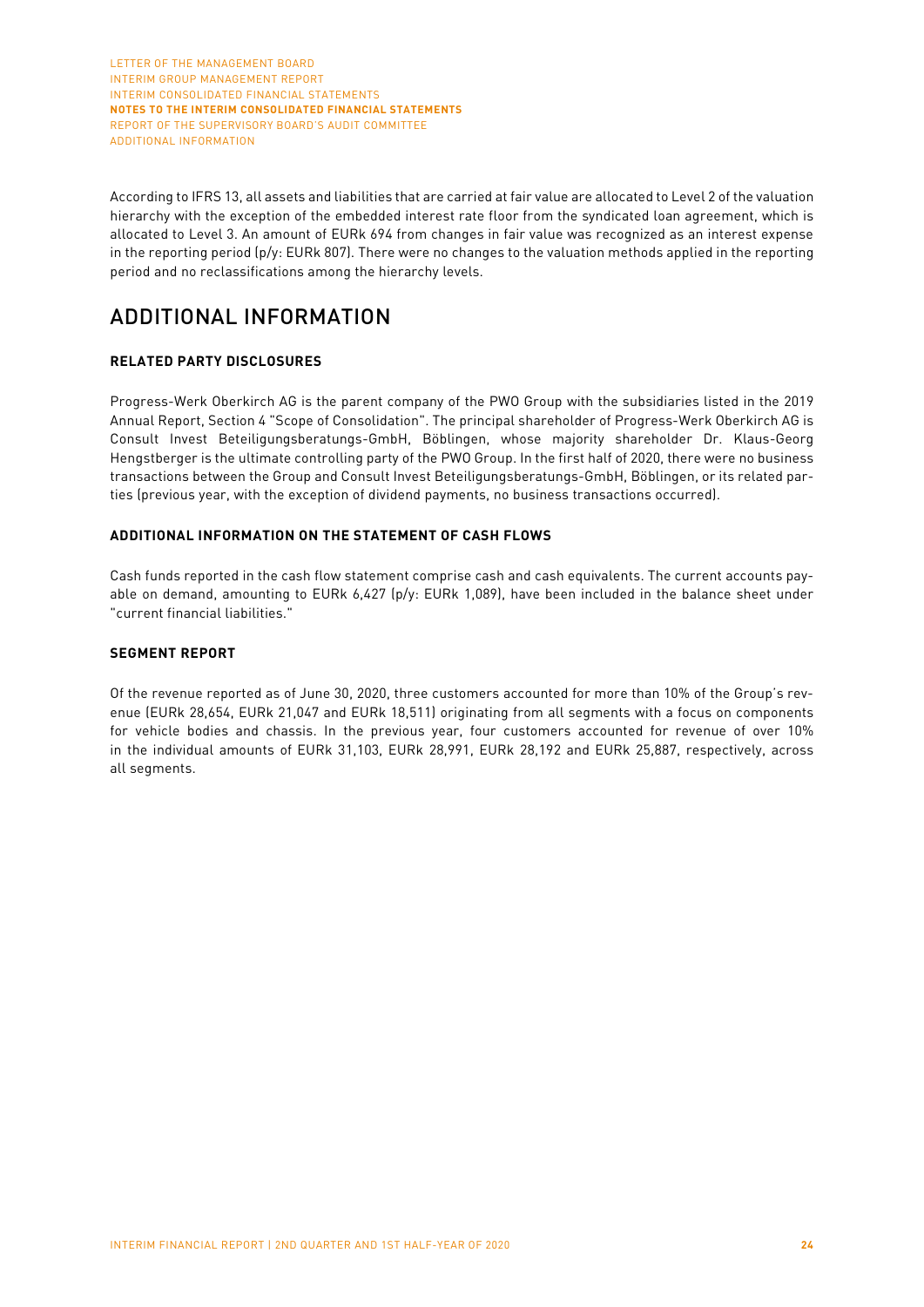### SEGMENT INFORMATION BY REGION FOR THE 1ST HALF-YEAR 2020

| <b>EURK</b>                                                  |          |                                 |                         |          |                            |          |
|--------------------------------------------------------------|----------|---------------------------------|-------------------------|----------|----------------------------|----------|
|                                                              | Germany  | <b>Rest of</b><br><b>Europe</b> | <b>North</b><br>America | Asia     | Consolida-<br>tion effects | Group    |
| Total revenue                                                | 86,915   | 27,726                          | 34,404                  | 17,316   | $\mathbf 0$                | 166,361  |
| Inter-segment revenue                                        | $-6,252$ | $-807$                          | $-23$                   | $-1,119$ | 0                          | $-8,201$ |
| <b>EXTERNAL REVENUE</b>                                      | 80,663   | 26,919                          | 34,381                  | 16,197   | 0                          | 158,160  |
| <b>TOTAL OUTPUT</b>                                          | 87,261   | 27,726                          | 34,404                  | 17,316   | $-8,201$                   | 158,506  |
| Other income (aggregated)                                    | 4,417    | 782                             | 1,891                   | 127      | $-1,992$                   | 5,225    |
| Other expenses<br>(aggregated)                               | 87,947   | 25,415                          | 34,488                  | 13,672   | $-10,246$                  | 151,276  |
| Depreciation and<br>amortization                             | 5,996    | 2,131                           | 3,175                   | 1,267    | 0                          | 12,569   |
| <b>EARNINGS BEFORE INTER-</b><br><b>EST AND TAXES (EBIT)</b> | $-2,265$ | 962                             | $-1,368$                | 2,504    | 53                         | -114     |
| Interest income                                              | 2,721    | $\Omega$                        | 0                       | 1        | $-2,561$                   | 161      |
| Interest expenses                                            | 2,407    | 542                             | 1,713                   | 1,138    | $-2,561$                   | 3,239    |
| <b>EARNINGS BEFORE TAXES</b><br>(EBT)                        | $-1,951$ | 420                             | $-3,081$                | 1,367    | 53                         | $-3,192$ |
| Income taxes                                                 | 23       | $-145$                          | $-137$                  | 0        | $\mathbf 0$                | $-259$   |
| NET INCOME FOR THE PE-<br><b>RIOD</b>                        | $-1,974$ | 565                             | $-2,944$                | 1,367    | 53                         | $-2,933$ |
| Assets                                                       | 200,056  | 84,758                          | 100,538                 | 52,284   | $-58,138$                  | 379,498  |
| of which non-current<br>assets <sup>1</sup>                  | 70,133   | 58,078                          | 50,256                  | 29,762   | -61                        | 208,168  |
| of which contract assets                                     | 35,824   | 11,288                          | 27,306                  | 8,741    | $-13,454$                  | 69,705   |
| Liabilities                                                  | 161,784  | 30,374                          | 82,583                  | 60,634   | $-70,722$                  | 264,653  |
| Investments                                                  | 1,810    | 590                             | 5,565                   | 582      | 0                          | 8,547    |
| Employees (as of June 30)                                    | 1,413    | 604                             | 637                     | 289      |                            | 2,943    |

<sup>1</sup> Non-current assets do not include deferred taxes.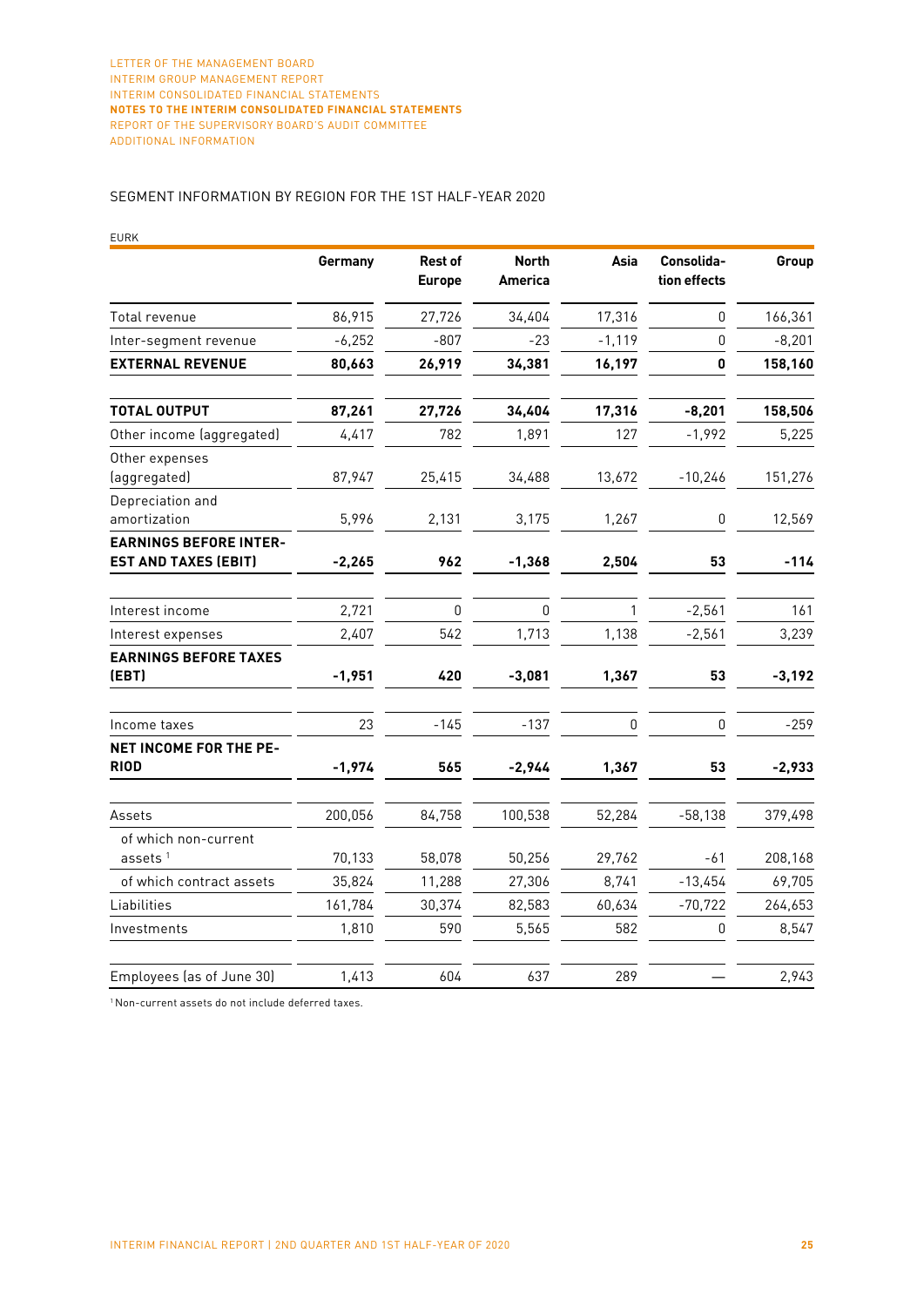### SEGMENT INFORMATION BY REGION FOR THE 1ST HALF-YEAR 2019

| <b>EURK</b>                                                  |          |                     |                                |          |                            |           |
|--------------------------------------------------------------|----------|---------------------|--------------------------------|----------|----------------------------|-----------|
|                                                              | Germany  | Rest of Eu-<br>rope | <b>North</b><br><b>America</b> | Asia     | Consolida-<br>tion effects | Group     |
| Total revenue <sup>1</sup>                                   | 132,600  | 41,555              | 54,061                         | 21,087   | 16                         | 249,319   |
| Inter-segment revenue                                        | $-8,116$ | $-1,437$            | -48                            | $-2,845$ | 0                          | $-12,446$ |
| <b>EXTERNAL REVENUE</b>                                      | 124,484  | 40,118              | 54,013                         | 18,242   | 16                         | 236,873   |
| <b>TOTAL OUTPUT</b>                                          | 133,185  | 41,555              | 54,061                         | 21,088   | $-12,430$                  | 237,459   |
| Other income (aggregated)                                    | 5,395    | 131                 | 1,123                          | 643      | $-1,907$                   | 5,385     |
| Other expenses<br>(aggregated)                               | 128,991  | 35,465              | 49,266                         | 19,604   | $-13,144$                  | 220,182   |
| Depreciation and<br>amortization                             | 7,605    | 2,463               | 2,506                          | 1,487    | $-1,180$                   | 12,881    |
| <b>EARNINGS BEFORE INTER-</b><br><b>EST AND TAXES (EBIT)</b> | 1,984    | 3,758               | 3,412                          | 640      | -13                        | 9,781     |
| Interest income                                              | 2,253    | $\Omega$            | 5                              | 3        | $-2,132$                   | 129       |
| Interest expenses                                            | 3,137    | 434                 | 1,333                          | 1,143    | $-2,132$                   | 3,915     |
| <b>EARNINGS BEFORE TAXES</b><br>(EBT)                        | 1,100    | 3,324               | 2,084                          | $-500$   | $-13$                      | 5,995     |
| Income taxes                                                 | 823      | 309                 | 435                            | 0        | $-23$                      | 1,544     |
| <b>NET INCOME FOR THE PE-</b><br><b>RIOD</b>                 | 277      | 3,015               | 1,649                          | $-500$   | 10                         | 4,451     |
| Assets                                                       | 210,783  | 87,435              | 103,725                        | 54,423   | $-40,873$                  | 415,493   |
| of which non-current<br>assets <sup>1</sup>                  | 76,215   | 55,438              | 47,669                         | 31,390   | $-70$                      | 210,642   |
| of which contract assets 2                                   | 46,397   | 12,082              | 25,829                         | 8,885    | $-1,510$                   | 91,683    |
| Liabilities                                                  | 53,301   | 35,376              | 78,877                         | 62,847   | 74,546                     | 304,947   |
| Investments                                                  | 8,117    | 4,259               | 3,226                          | 1,914    | 0                          | 17,516    |
| Employees (as of June 30)                                    | 1,573    | 666                 | 753                            | 312      |                            | 3,304     |

1 Previous-year figures adjusted due to change in accounting (see section on inventories in the 2019 Annual Report, page 65). 2 Non-current assets do not include deferred taxes.

### **SUBSEQUENT EVENTS**

No events of significant importance to the net assets, financial position and results of operations have occurred after the reporting date that require reporting.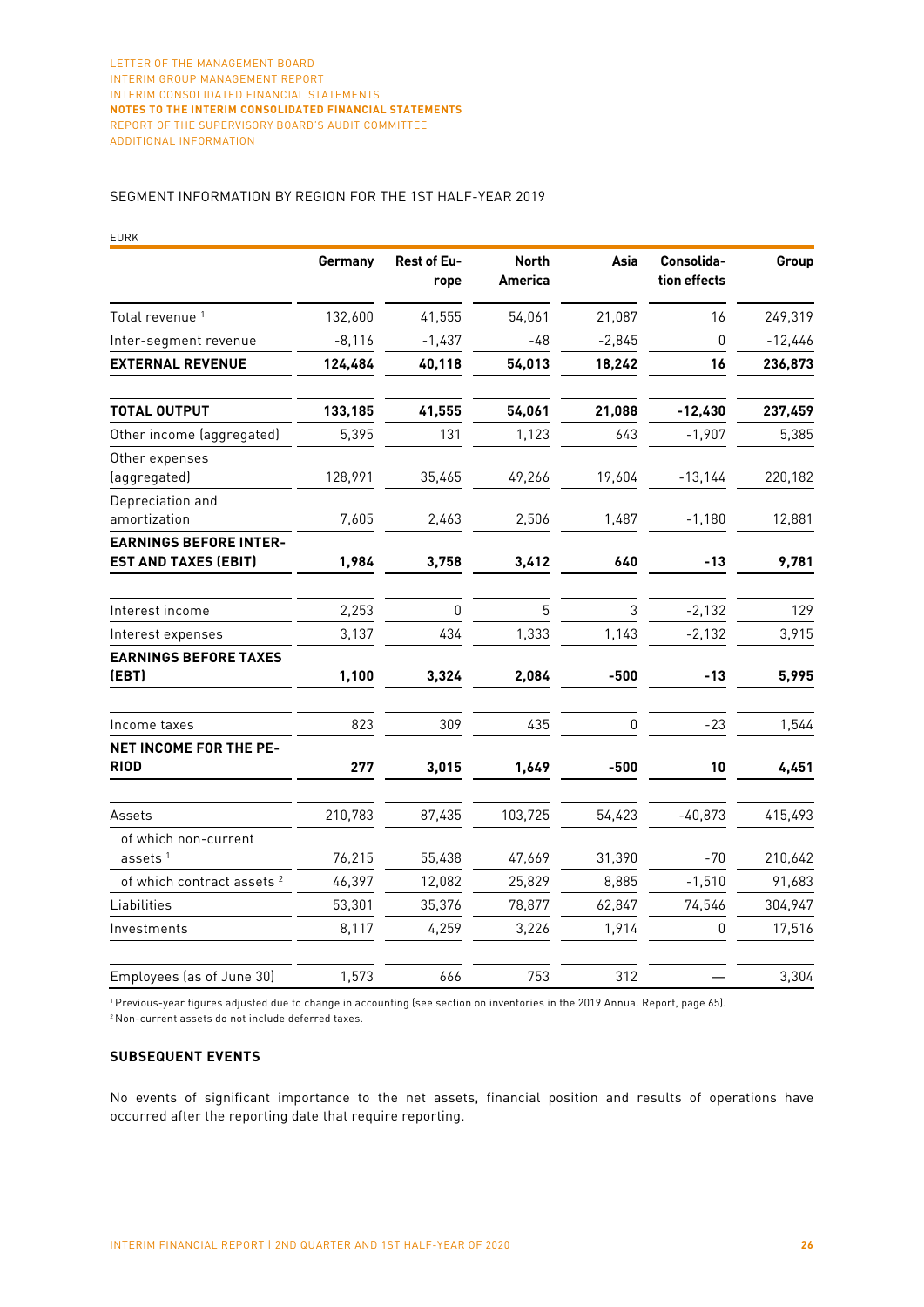## REPORT OF THE SUPERVISORY BOARD'S AUDIT **COMMITTEE**

The interim financial report for the second quarter and first half-year of 2020 was presented to the Supervisory Board's Audit Committee and explained by the Management Board. The Audit Committee concurred with the interim financial report.

Oberkirch, July 27, 2020

The Chairman of the Audit Committee Carsten Claus